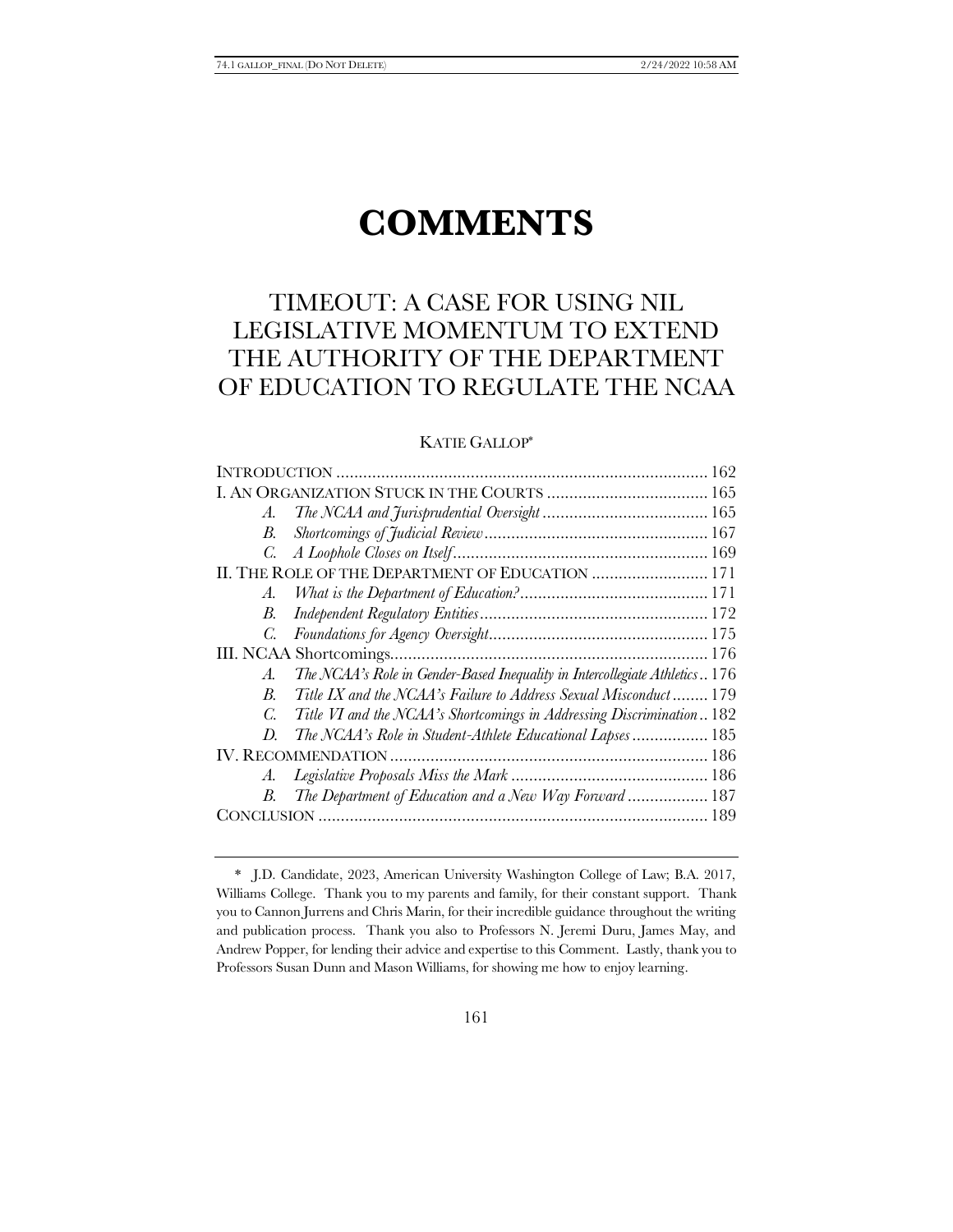# <span id="page-1-0"></span>**INTRODUCTION**

In June 2021, just before the Supreme Court issued its highly anticipated decision in *National Collegiate Athletic Association v. Alston*, <sup>1</sup> the President of the National Collegiate Athletic Association (NCAA), Mark Emmert, testified on the issue of name, image, and likeness (NIL) to the Senate Committee on Commerce, Science and Transportation.2 The spotlight on President Emmert was hardly favorable; he was required to discuss the NCAA's role in precluding student-athletes from benefitting from the fruits of their labor.3 Buried in his sixpage written testimony, President Emmert seemed to beg for congressional oversight, stating: "[w]hile individual states are legislating NIL and pressing the Association to provide further opportunities for student-athletes, the NCAA and its member schools are target[ed] by lawyers using the weapon of antitrust laws and serial litigation, which diminish[es] our ability to enact change . . . ."<sup>4</sup>

President Emmert's testimony alludes to a unique phenomenon. Throughout its history, the NCAA's authority and reach has been curtailed by jurisprudence rather than regulated by any agency or Congress. Chief Justice John Marshall famously stated, "[i]t is emphatically the province and duty of the judicial department to say what the law is."5 But the courts may *only* say what the law is—they may not craft regulations, and they may not prescribe a solution beyond the bounds of the law. Even while reigning in the NCAA's reach via one-off claims, courts have necessarily limited their commentary to the issues at hand, leaving the NCAA to its devices.<sup>6</sup> The increased attention drawn to the NCAA in the context of antitrust litigation and NIL has prompted earnest congressional review, suggesting proper oversight is imminent.<sup>7</sup>

<span id="page-1-2"></span><span id="page-1-1"></span>1. NCAA v. Alston, 141 S. Ct. 2141 (2021).

4*. Id.*

5. Marbury v. Madison, 5 U.S. 137, 177 (1803).

6. Christopher Sweeney, Comment, *Judges Are Not 'Super-Referees': Why a Qualified Statutory Exemption to the Sherman Act is Needed to Reform the NCAA and its Exploitive Amateur Model*, 49 J. MARSHALL L. REV. 125, 141–43 (2015).

7*. See* Donald H. Yee, *The Supreme Court's NCAA Ruling Will Turn Sports Upside Down. Here's How.*, WASH. POST (June 22, 2021), https://www.washingtonpost.com/outlook/2021/06 /22/ncaa-football-alston-ruling/; Andrew Schaengold, *Another Federal Name, Image, and Likeness Proposal*, REGUL. REV. (Apr. 29, 2021), https://www.theregreview.org/2021/04/29/schae ngold-another-federal-name-image-likeness-proposal/.

<sup>2</sup>*. NCAA Athlete NIL Rights Before the S. Comm. on Com., Sci. & Transp.*, 117th Cong. (June 9, 2021) (statement of Mark Emmert, President of the National Collegiate Athletic Association (NCAA)) [hereinafter Emmert Test.], https://www.commerce.senate.gov/services/fi les/B28D0810-54D7-4C53-8058-B04A8ED4684B.

<sup>3</sup>*. See id.*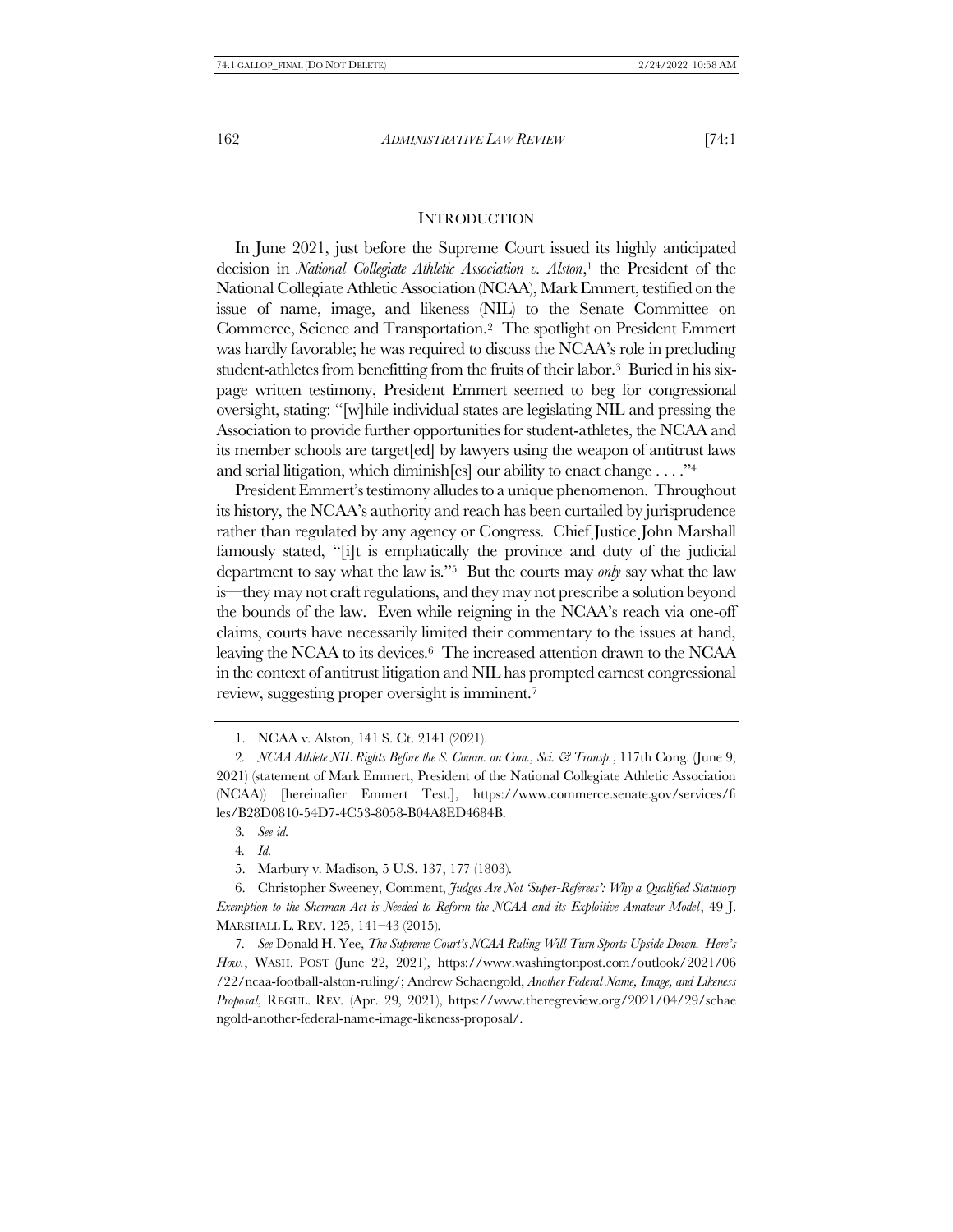<span id="page-2-0"></span>The attention on the NCAA increasingly focuses on the organization's use of student-athletes to draw in inordinate amounts of money.8 The contradiction between the NCAA restricting student-athletes from profiting from their own NILs while the organization bolsters its own bottom line via those NILs supports implementing a solution to advance the interests of student-athletes.9 One counterargument to introducing revenue streams for college athletes posits that "nonrevenue sports" would disproportionately suffer because the revenue raised by sports like men's basketball subsidize the other, less lucrative programs.10 While questionably condescending, this argument further justifies extensive regulation of whatever program the NCAA may eventually implement to oversee NIL.<sup>11</sup>

In the fall of 2019, the California state legislature passed Senate Bill No. 206, the Student Athlete Bill of Rights, to prevent the NCAA from interfering with student-athletes' right to benefit from their NILs.<sup>12</sup> The legislation

9. President Emmert's base salary is \$2.7 million. *See NCAA President Mark Emmert Receives Contract Extension Through 2025*, THE ATHLETIC (Apr. 28, 2021), https://theathletic.com/news /ncaa-president-mark-emmert-receives-contract-extension-through-2025/DMKiVfy7zkQ W/. In 2019, the NCAA earned almost \$1.2 billion in revenue, largely from television rights and marketing fees. Christina Gough, *National Collegiate Athletic Association (NCAA) Revenue by Segment 2012–2020*, STATISTA [hereinafter *NCAA Revenue*] https://www.statista .com/statistics/219605/ncaa-revenue-breakdown/ (accounting for the drop-off in 2020 due to the cancellation of men's basketball tournaments in response to COVID-19).

10*. See* Robert Litan, *The NCAA's "Amateurism" Rules*, MILKEN INST. REV. (Oct. 28, 2019), https://www.milkenreview.org/articles/the-ncaas-amateurism-rules (suggesting that concerns over "nonrevenue sports" are "overstated"); Rodger Sherman, *The NCAA's New March Madness TV Deal will Make Them a Billion Dollars a Year*, SBNATION (Apr. 12, 2016), https://www.sbn ation.com/college-basketball/2016/4/12/11415764/ncaa-tournament-tv-broadcast-rights-mon ey-payout-cbs-turner (noting skepticism around the NCAA's redistribution of tournament revenue).

11. In his written testimony to the Senate, President Emmert warned that state name, image, and likeness (NIL) laws would "most certainly lead to the end of many nonrevenue college sports programs." Emmert Test., *supra* note [2.](#page-1-0) He also warned that a labor-model would have "debilitating implications for Title IX" because revenue from men's teams "tend[s] to significantly exceed that of women's teams." *Id.*

12. *See* CAL. EDUC. CODE §§ 67,456–57 (Deering 2021); *see also* Nancy Skinner & Scott Wilk, *In California, We Forced the NCAA's Hand on Paying Athletes. But More States Must Step Up.*,

<sup>8.</sup> Steve Cameron, *The NCAA Brings in \$1 Billion a Year—Here's Why it Refuses to Pay its College Athletes*, BUS.INSIDER (Mar. 26, 2019), https://www.businessinsider.com/ncaa-collegeathletes-march-madness-basketball-football-sports-not-paid-2019-3. Although the NCAA purported to sell nameless jerseys with no interest in profiting from specific athletes, in 2013, one critic found that a search of the name "Johnny Manziel," a popular college athlete at the time, in the NCAA online store yielded results that coincided with his jersey number. *See* Gary Parrish, *ESPN's Jay Bilas Spent Tuesday Afternoon Embarrassing the NCAA*, CBS SPORTS, (Aug. 6, 2013), https://www.cbssports.com/college-basketball/news/espns-jay-bilas-spent-tuesdayafternoon-embarrassing-the-ncaa/.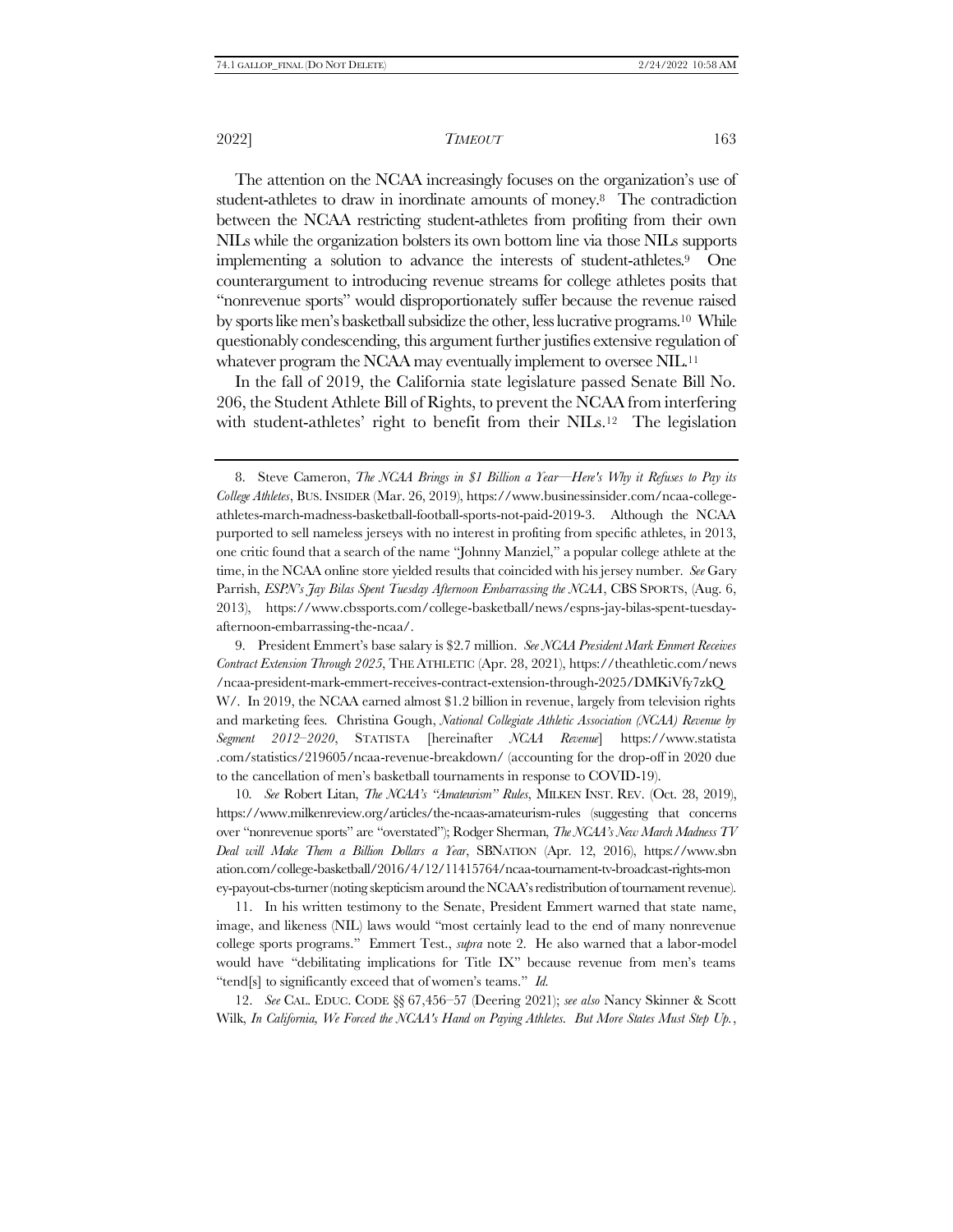<span id="page-3-0"></span>prompted other states to follow suit.13 The interest at the state level accelerated congressional action, but several emergent federal legislative proposals take narrow approaches; they too largely leave the NCAA to chart its own course. 14

Just as plaintiffs often rely on antitrust law in the courts to take action against the NCAA, many in Congress have looked to the Federal Trade Commission (FTC), the agency charged with enforcing fair trade, to oversee NIL laws.15 While agency oversight is important, the current proposals do not provide the kind of comprehensive change that is needed. They whiff on the opportunity to address recent scandals in intercollegiate athletics involving the unequal treatment of women's tournaments, ambivalence toward incidents of sexual assault, discriminatory treatment of Black studentathletes, and failures in education.16 These scandals warrant greater attention; while they seem to fall beyond the scope of NIL, they will be implicated by the implementation of related policies.17 Congress should

13. Daniel Libit, *Eleven States Have Still Done Nil on Name, Image and Likeness*, SPORTICO (Mar. 25, 2021), https://www.sportico.com/leagues/college-sports/2021/college-sports-nil-reform-123462 5647/; *see* Louise Radnofsky & Laine Higgins, *In Fight Over College Athlete Compensation, States Are Now Clearly in Charge*, WALL ST. J. (June 9, 2021), https://www.wsj.com/articles/ncaa-college-athletecompensation-states-11623266304.

14. Joshua J. Despain, Note, *From Off the Bench: The Potential Role of the U.S. Department of Education in Reforming Due Process in the NCAA*, 100 IOWA L. REV. 1285, 1313–14 (2015) (remarking on the increased interest in reforming the NCAA via legislation); *see* Schaengold, *supra* not[e 7.](#page-1-1) Almost every congressional proposal contains similar language to the California bill regarding rights to NIL, with some key differences. *Compare* S.B. 206 § 1–2 (Cal. 2019) (California bill), *with* S. 4004, 116th Cong. § 3 (2020) (allowing student-athletes to profit from their NILs and authorizing the Federal Trade Commission (FTC) to enforce violations), H.R. 8382, 116th Cong. § 3 (2020) (creating a "Covered Athletic Organization Commission" to advise Congress on NIL implementation), S. 5003, 116th Cong. § 6 (2020) (creating a self-regulatory, nonprofit "entity" to develop rules regarding collegiate athletics and NIL implementation), H.R. 9033, 116th Cong. § 11 (2020) (creating a Commission through a federally chartered corporation to govern NIL compliance), S. 5062, 116th Cong. § 6 (2020) (creating a medical trust fund for sports-related injuries and requiring higher institutions to offer financial literacy and life skills programs), S. 414, 117th Cong. § 9 (2021) (vesting the FTC with enforcement power), *and* S. 238, 117th Cong. § 5 (2021) (defining a violation of NIL as a violation of the FTC Act and a per se violation of the Sherman Act).

15*. See* Federal Trade Commission Act 15 U.S.C. § 41; *see, e.g.*, S. 4004, 116th Cong. § 4 (2020); S. 414, 117th Cong. § 9 (2021); S. 238, 117th Cong. § 5 (2021).

16*. See* discussion *infra* Part [III](#page-15-0) (discussing issues pertaining to gender inequity, sexual assault, discrimination, and education).

17*. See id.* 

USATODAY (Jan. 16, 2020), https://www.usatoday.com/story/opinion/2020/01/15/ncaacalifornia-student-athletes-pay-image-likeness-column/4456723002/ ("[T]he collegiate model has historically been completely incompatible with student-athletes having access to a free market, which is the clear intent of California's law and other states' legislation.").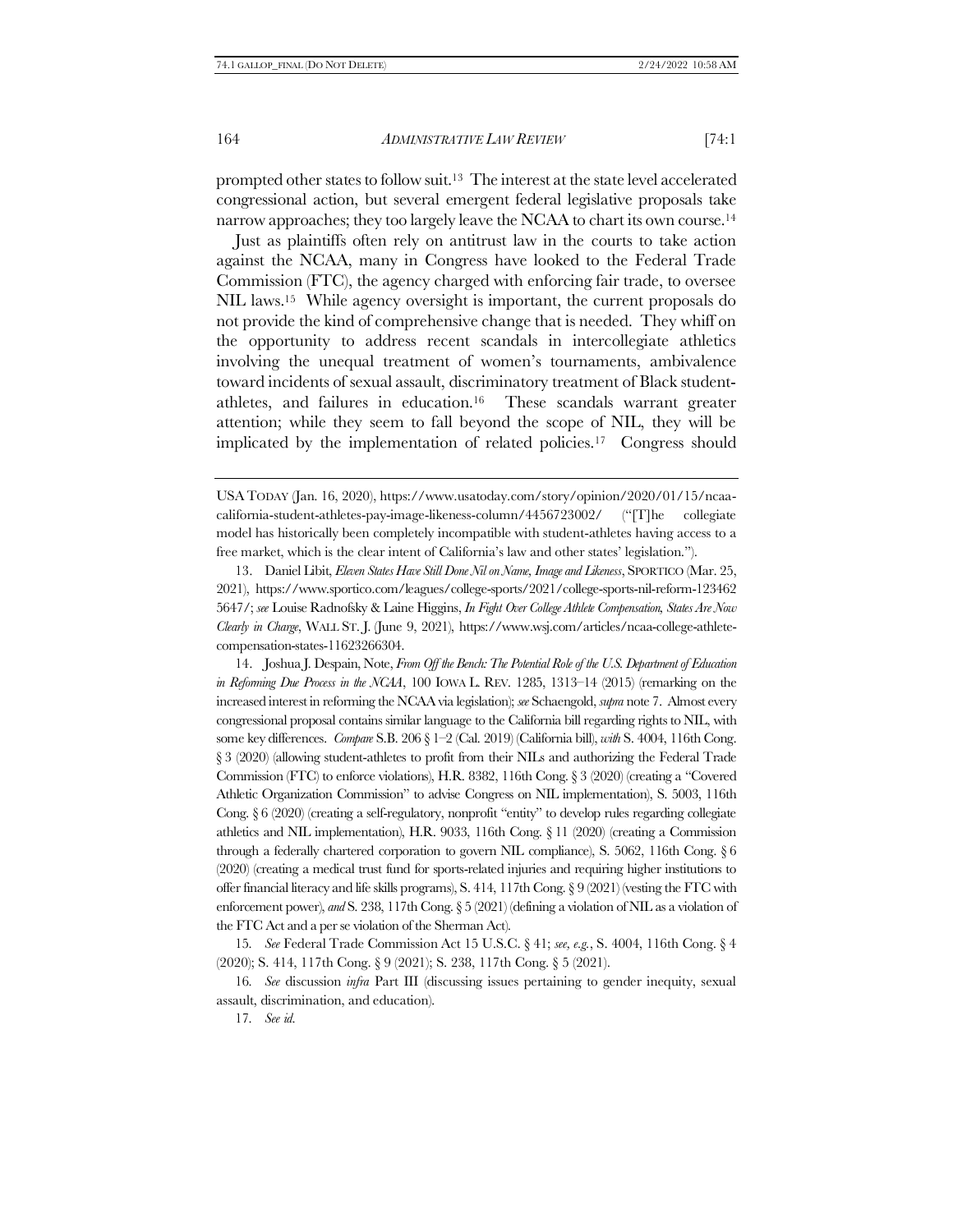instead turn to the Department of Education because the problems with the NCAA's governance of collegiate athletics extend beyond the scope of the NIL controversy but fall well within the bounds of the agency.

Part I of this Comment examines the fragmented and disparate decisions through which the courts historically examined claims against the NCAA. Part II discusses the role of the Department of Education broadly and the possible role it may play in governing a private entity like the NCAA. Part III investigates areas of concern within the NCAA that indicate oversight is long overdue. Finally, Part IV recommends that Congress extend the reach of the Department of Education to the NCAA to ensure that legislation appropriately addresses issues pertaining to and extending beyond NIL implementation.

# I. AN ORGANIZATION STUCK IN THE COURTS

# *A. The NCAA and Jurisprudential Oversight*

In June of 2021, the Supreme Court issued its decision in *National Collegiate Athletic Association v. Alston*. <sup>18</sup> The decision marked both an end and a beginning; it punctuated a school year in which college athletes protested their treatment under the NCAA more vocally than ever before, and it accelerated a legislative movement to codify NIL.19 In *Alston*, the Court undertook a task that harkened back to early NCAA jurisprudence—it highlighted the outdated legal approach that the NCAA took to defend its anticompetitive activities.20 The NCAA's relationship with the courts reflects a flaw in the system for two reasons: 1) the NCAA had been exclusively reviewed by the courts, and its issues extend beyond the scope of judicial review; and 2) constraints on the NCAA have largely come from antitrust claims, an area of law that the NCAA relied upon to evade greater oversight.<sup>21</sup>

20. The NCAA suggested the Court was bound to the precedent set by *NCAA v. Board of Regents*, which the NCAA argued "expressly approved its limits on student-athlete compensation—and [that] approval foreclose[d] any meaningful review of those limits today." *Alston*, 141 S. Ct. at 2157 (discussing NCAA v. Bd. of Regents of the Univ. of Okla., 468 U.S. 85 (1984)). The Court disagreed with that interpretation. *Id.* 

21. NCAA case law extends beyond antitrust litigation, but its participation in the development of antitrust case law is unique. *See, e.g.*, *Bd. of Regents*, 468 U.S. at 85; Association for Intercollegiate Athletics for Women v. NCAA, 735 F.2d 577 (D.C. Cir. 1984); Worldwide Basketball

<sup>18.</sup> 141 S. Ct. 2141 (2021).

<sup>19</sup>*. See* Laurel Wamsley, *Before March Madness, College Athletes Declare They Are #NotNCAAProperty*, NAT'L PUB. RADIO (Mar. 18, 2021), https://www.npr.org/2021/03 /18/978829815/before-march-madness-college-athletes-declare-they-are-notncaaproperty (highlighting player protests regarding NIL prior to the March Madness tournament); Radnofsky & Higgens, *supra* not[e 13](#page-3-0) (describing state-level interest in reform).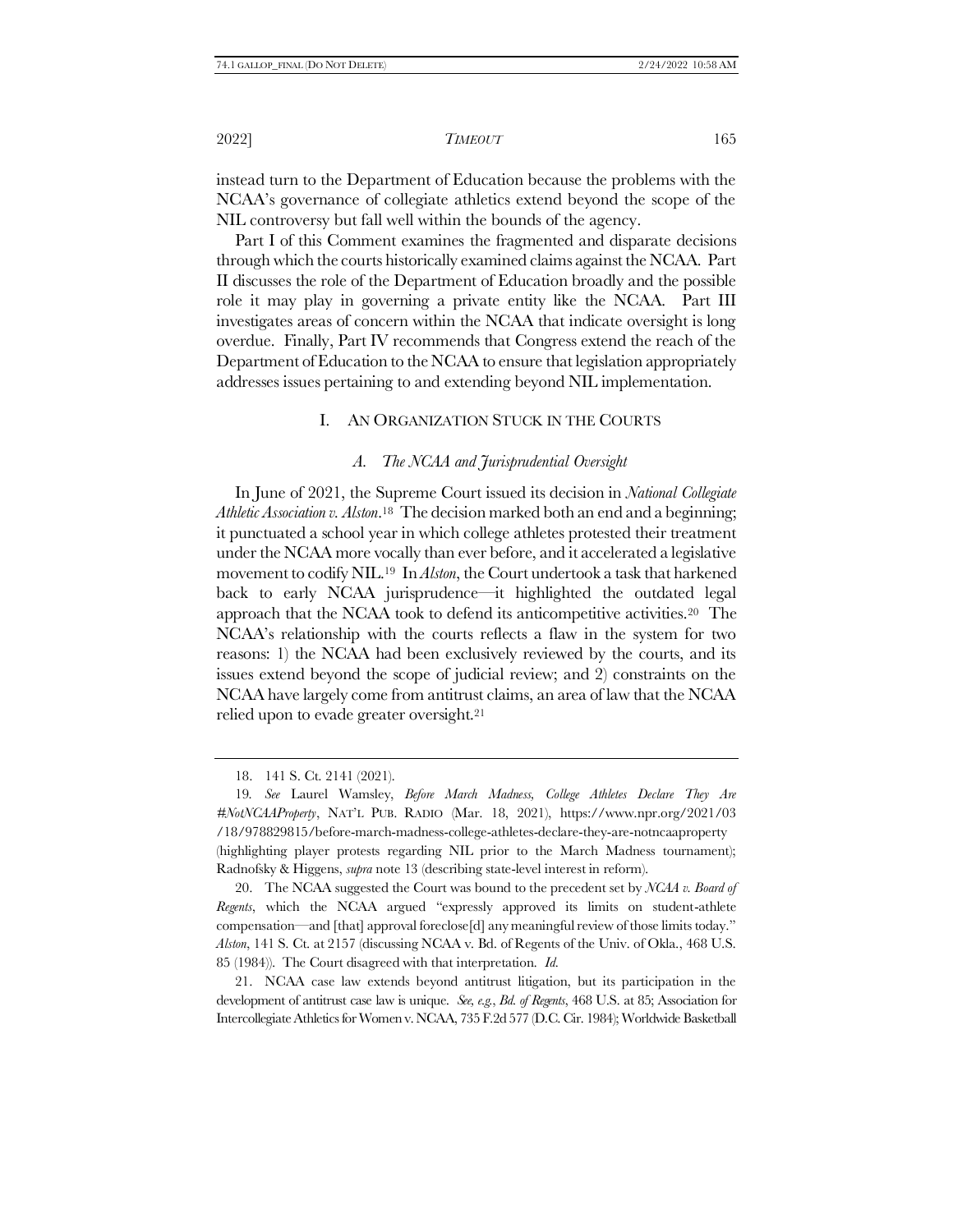If it is the province of the Court to say what the law is, as it pertains to the NCAA, it has hardly done so in layman's terms. Since *National Collegiate Athletic Ass'n v. Board of Regents of the University of Oklahoma*, <sup>22</sup> the courts have been tasked with the complicated exercise of applying antitrust law to the NCAA.23 The NCAA has played a part in complicating the exercise by placing an emphasis on the "procompetitive justification[s]" of protecting amateurism.24 In *Board of Regents*, the Court decided on the ability of the NCAA to stipulate strict schedules in its television contract negotiations, which the NCAA argued bolstered live attendance at college football games by barring unrestrained access to televised football.25 When the College Football Association negotiated its own contract with the National Broadcasting Company, the NCAA announced it would issue sanctions against the offenders.26 The necessary analysis was plainly antitrust, but did the NCAA's pricefixing and reduction of output constitute an unreasonable restraint of trade in violation of the Sherman Antitrust Act?27 The Court determined that it did and rejected the NCAA's proffered procompetitive justification that restrictive television rules promoted live attendance at college football games.<sup>28</sup>

<span id="page-5-0"></span>Yet the Court's deference to the NCAA's nonprofit status gave way to the application of a more lenient analysis of antitrust claims against the NCAA.<sup>29</sup> Instead of applying the per se rule to the NCAA's activity, the Court employed the Rule of Reason analysis, allowing the NCAA the opportunity to establish "an affirmative defense which competitively justifies [the] apparent deviation

22. 468 U.S. 85 (1984).

23*. Id.* at 88.

24. Even though the Court determined that the NCAA unreasonably restrained trade, it recognized that the NCAA played an important role in preserving "a tradition that might otherwise die." *Id.* at 119–20.

25. Appearance limitations, per the contract negotiated between the NCAA and the networks, provided that the networks could not televise a member institution's football games more than a total of six times and not more than four times nationally. The plan also restricted the ability of schools to negotiate television contracts for themselves. *See id.* at 91–94.

26*. See id.* at 94–95.

27*. Id.* at 98–99. The Court also engaged in an extensive evaluation of the possible procompetitive justifications offered by the NCAA. *See id.* at 113–19.

28*. See id.* at 118–20.

29. The Court stated that applying the per se rule would be inappropriate because of the Court's "respect for the NCAA's historic role in the preservation and encouragement of intercollegiate amateur athletics." *Id.* at 100–101. It further determined that a per se analysis was inappropriate because the case "involve[d] an industry in which horizontal restraints on competition [were] essential if the product [was] to be available at all." *Id.* 

<sup>&</sup>amp; Sport Tours, Inc. v. NCAA, 388 F.3d 955 (6th Cir. 2004); O'Bannon v. NCAA, 739 Fed. App'x 890 (9th Cir. 2018) *aff'd* 739 Fed. App'x 890, 895 (9th Cir. 2018); *see also* discussion *infra* not[e 29](#page-5-0) (discussing the court's acceptance of certain NCAA procompetitive justifications for its restraints).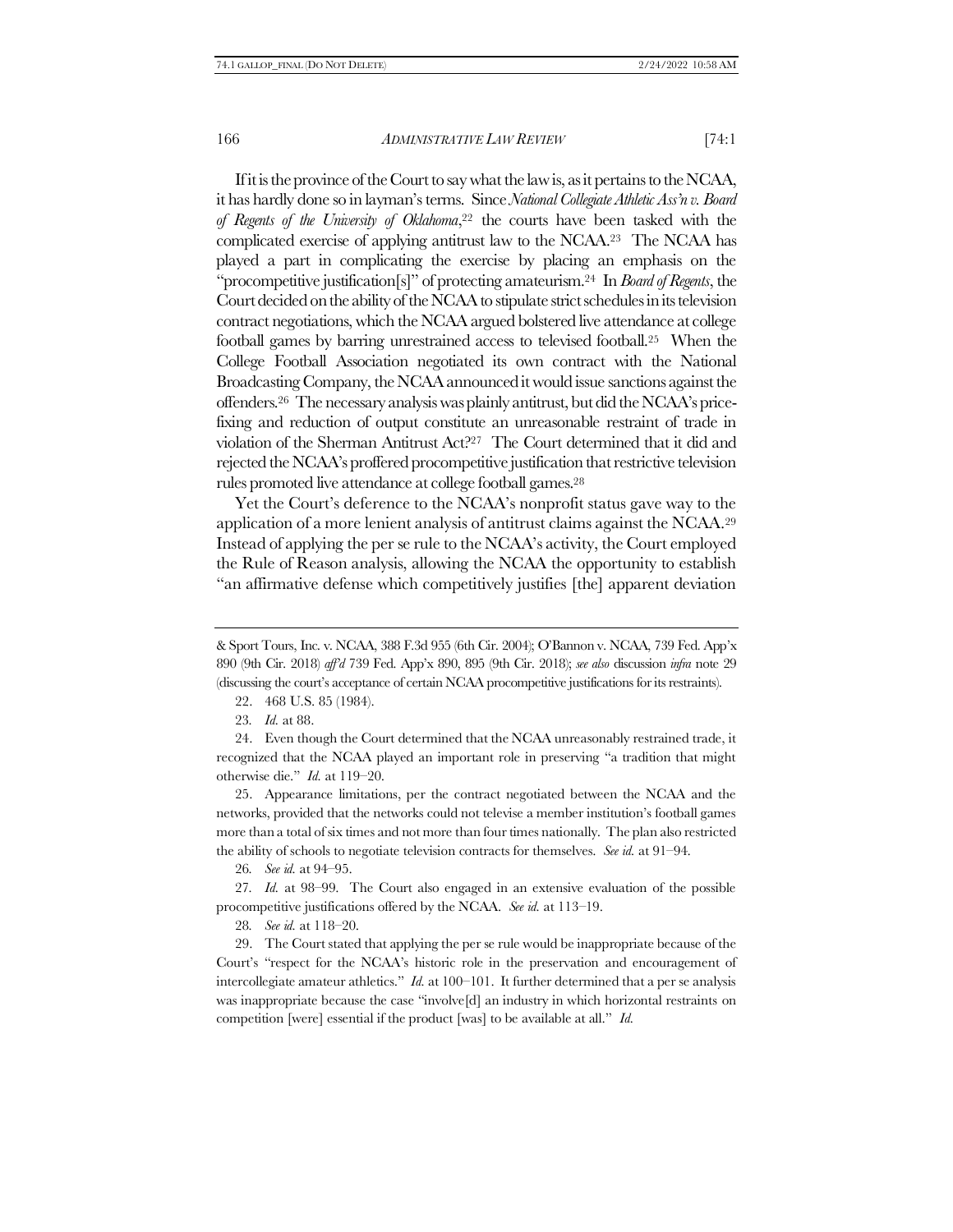from the operations of a free market."30 Though the Court was unpersuaded by the NCAA's defense, it created a precedent that ensured future NCAA antitrust claims would be analyzed under the Rule of Reason.<sup>31</sup>

In doing so, the Court emphasized the importance of the NCAA's role in its "maintenance of a revered tradition of amateurism in college sports."<sup>32</sup> *Board of Regents*  set the standard by tolerating the NCAA's argument that the mission of preserving amateurism in college athletics served as a sufficient procompetitive justification for anticompetitive behavior under a fuller Rule of Reason analysis.33 It also demonstrated the shortcomings of jurisprudential review of NCAA activity. As long as the defendant can demonstrate an adequate reason for its anticompetitive practices, the plaintiff faces an uphill battle.34 The concept of amateurism provided the NCAA with a shield in antitrust lawsuits that made courts hesitate prior to issuing groundbreaking rulings.<sup>35</sup>

# *B. Shortcomings of Judicial Review*

Several lesser-known cases highlight other shortcomings of jurisprudential analysis of the NCAA. They stem from the NCAA's foray into dominance of the college sports market and mark the solidification of the NCAA's monopoly over college sports. Moreover, they demonstrate the limited capacity of the courts to intervene in NCAA activity. First, consider *Association for Intercollegiate Athletics for Women v. NCAA*.<sup>36</sup> Prior to the fall of 1981, the NCAA exclusively governed men's

31*. See id.* at 113; *see also* Sweeney, *supra* note [6,](#page-1-2) at 141–42 (discussing the Court's deference to NCAA amateurism arguments).

32. *See Bd. of Regents*, 468 U.S. at 120. The Court added: "There can be no question but that [the NCAA] needs ample latitude to [preserve amateurism in college sports], or that the preservation of the student-athlete in higher education adds richness and diversity to intercollegiate athletics and is entirely consistent with the goals of the Sherman Act." *Id.* 

33*. See id.* at 120. In ruling this way, the Court established a precedent the NCAA would rely upon in coming years to defend the concept of "amateurism." *See* Cody J. McDavis, Comment, *The Value of Amateurism*, 29 MARQ. SPORTS L. REV. 275, 303 (2018).

34. John M. Newman, *Procompetitive Justifications in Antitrust Law*, 94 IND.L.J. 501, 506–08 (2019).

35. Even while courts began to recognize that the NCAA was motivated by commercial interests and its behavior could fall within the bounds of antitrust law, they "remained reluctant to find that any of those rules actually violated the Sherman Act." Sweeney, *supra* not[e 6,](#page-1-2) at 141–43.

36. 735 F.2d 577 (D.C. Cir. 1984).

<sup>30.</sup> "[A] *per se* rule is applied when 'the practice facially appears to be one that would always or almost always tend to restrict competition and decrease output.'" *See id.* at 100, 113 (citing Broad. Music, Inc. v. Columbia Broad. Sys., Inc., 441 U.S. 1, 19–20 (1979)). The Rule of Reason, by contrast, focuses on "whether the challenged agreement is one that promotes competition or one that suppresses competition. The purpose . . . 'is to form a judgment about the competitive significance of the restraint; it is not to decide whether a policy favoring competition is in the public interest, or in the interest of the members of an industry.'" *Id.* at 134 (citing Nat'l Soc'y of Pro. Eng'rs v. United States, 435 U.S. 679, 690–91 (1978)).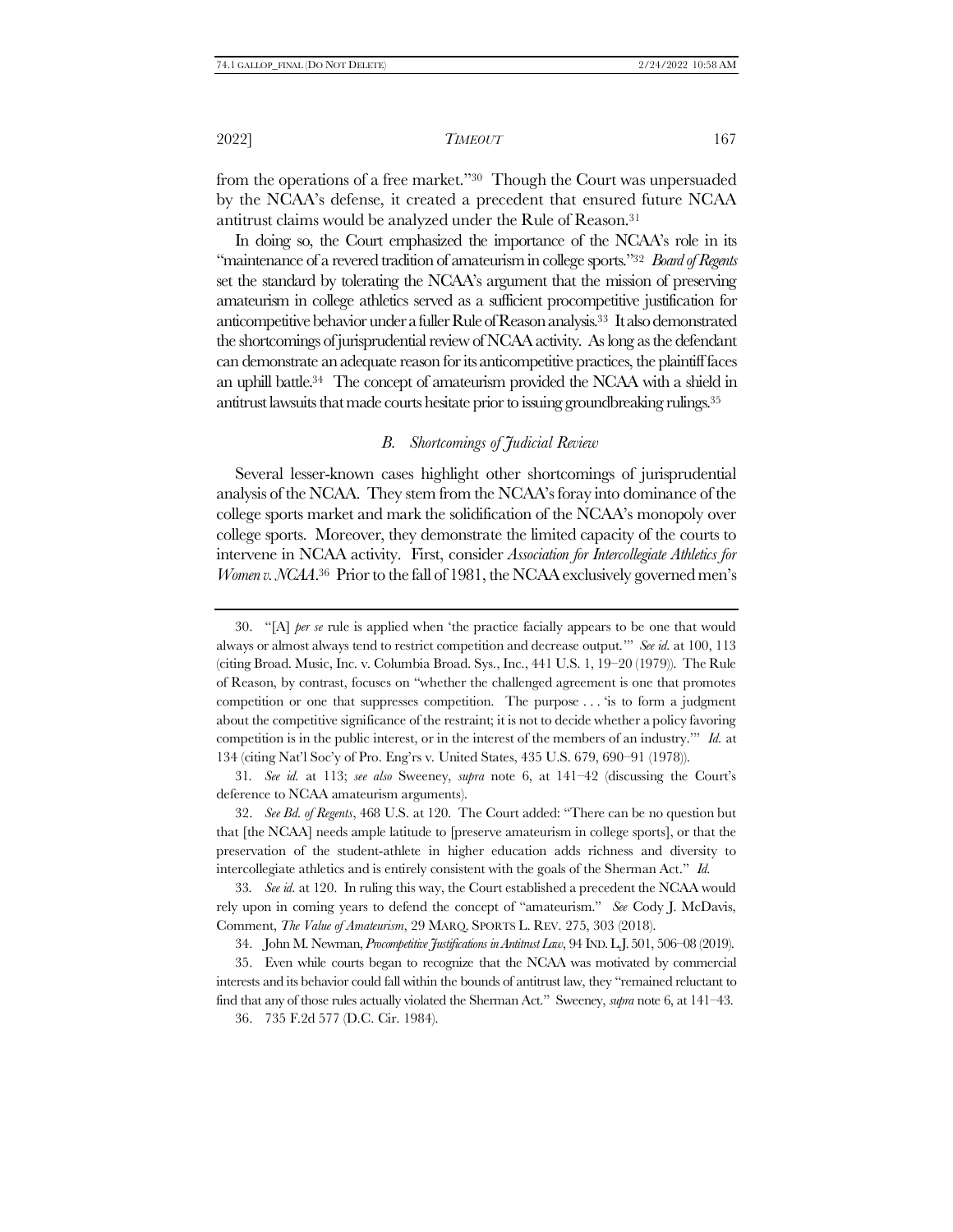college athletics and championships; women's tournaments were governed by the Association for Intercollegiate Athletics for Women (AIAW).37 The AIAW which hosted tournaments for its members, negotiated television contracts, and promoted women's college athletics—quickly lost its members and participants when the NCAA introduced women's championship tournaments to its repertoire.38 The AIAW shut down in 1982, just one season after the NCAA entered the women's college sports market. In its suit, the AIAW alleged that the NCAA "us[ed] its monopoly power in men's college sports to facilitate its entry into women's college sports and to force the AIAW out of existence."<sup>39</sup>

The suit specifically alleged that the NCAA unlawfully employed predatory pricing and that its actions constituted an illegal "tying" agreement.40 The AIAW alleged that the NCAA intentionally refrained from charging a separate fee for its members to introduce their women's programs to NCAA events, incentivizing the members to do so.<sup>41</sup> It also alleged that the NCAA revised its revenue distribution formula to incentivize member schools to enroll their women's programs into the NCAA.<sup>42</sup> Finally, it alleged the NCAA, in negotiating television rights to its new women's basketball event, inappropriately utilized the television rights to the men's basketball event as leverage to induce contractors to enter into an agreement with the NCAA.43 The district court applied a Rule of Reason analysis to find that the NCAA did not demonstrate an intent to "destroy" the AIAW; on appeal, the D.C. Circuit agreed with the district court and upheld its ruling.<sup>44</sup> The AIAW was no more.<sup>45</sup>

43*. Id.*

44. The district court applied a Rule of Reason analysis, which the D.C. Circuit implicitly accepted in its review of the Association for Intercollegiate Athletics for Women's (AIAW's) appeal. *See id.* at 582, 585. Specifically, the district court was persuaded by the NCAA's argument that it wanted to coexist with the AIAW; that it viewed the AIAW as a "healthy alternative" to the NCAA. *Id.* at 585, 587–88. This author is unpersuaded and wonders how the court believed that the NCAA perceived the AIAW as a healthy alternative when, for example, it scheduled sixteen of its women's events for dates that conflicted with AIAW tournaments, forcing schools to pick one or the other. *See*  Laine Higgens, *Women's College Sports Was Growing. Then the NCAA Took Over*, WALL.ST.J. (Apr. 3, 2021), https://www.wsj.com/articles/women-college-sports-ncaa-aiaw-11617422325.

45*. See AIAW*, 735 F.2d at 590 (affirming that the AIAW failed to prove that the NCAA violated the Sherman Act); *see also* Higgens, *supra* not[e 44](#page-7-0) (commenting on the collapse of theAIAW

<span id="page-7-0"></span><sup>37</sup>*. Id.* at 579.

<sup>38</sup>*. Id.* at 579–80.

<sup>39</sup>*. Id.* at 580.

<sup>40</sup>*. Id.* The allegedly anticompetitive conduct was bucketed into three categories: 1) the NCAA's policy for collecting member dues; 2) the NCAA's distribution of proceeds; and 3) the NCAA's television rights negotiations. *Id.* at 580–81.

<sup>41</sup>*. Id*.

<sup>42</sup>*. Id.* at 581.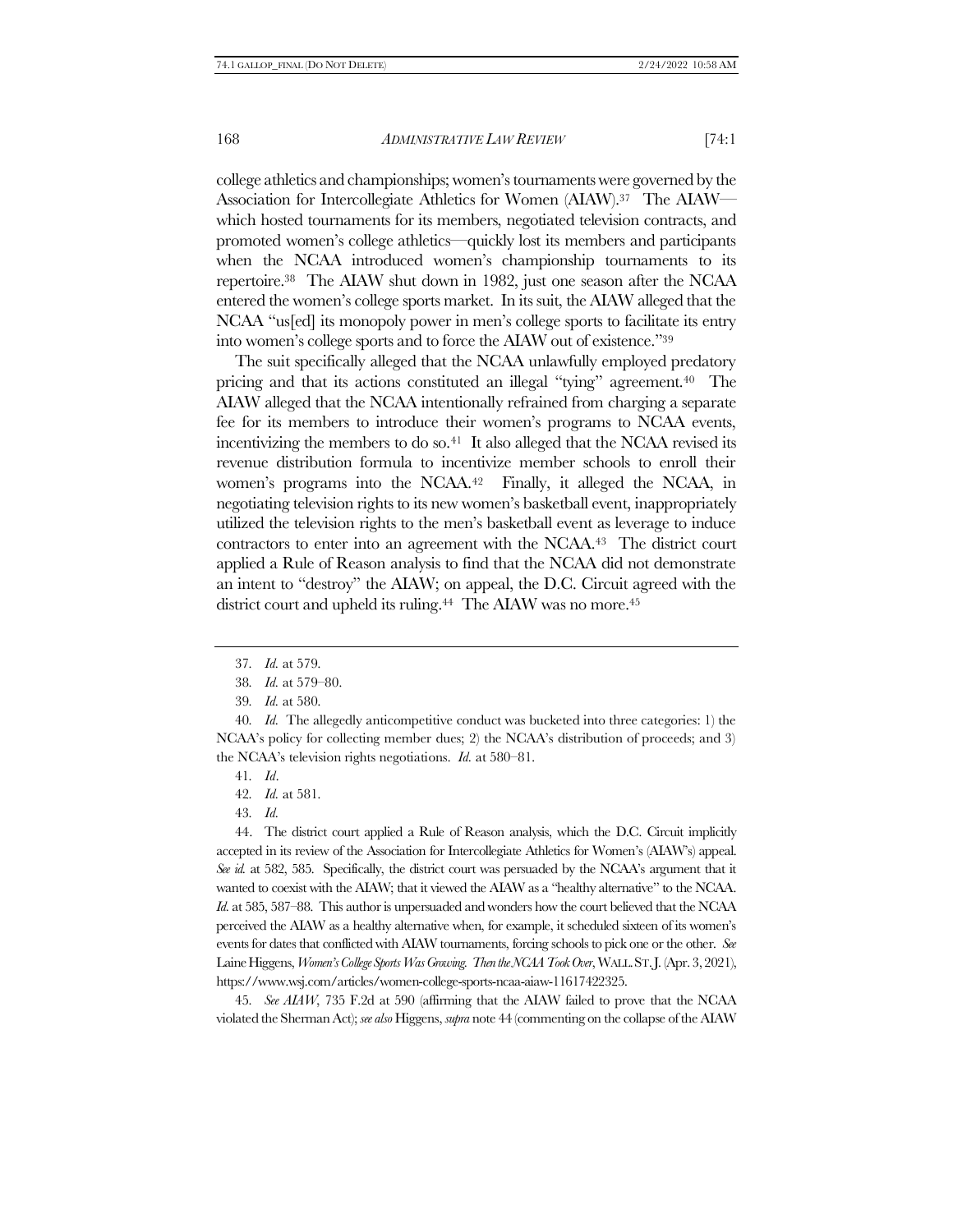The NCAA found similar favor in *Worldwide Basketball & Sports Tours, Inc. v. NCAA*. <sup>46</sup> In this case, the plaintiff-operator of a basketball tournament sought an injunction of the NCAA's "Two in Four Rule" as a violation of the Sherman Act.47 The court applied a Rule of Reason analysis to determine that the plaintiff failed to define the relevant market, so the court could not determine whether the plaintiff suffered an antitrust injury.48 Once more, the antitrust analysis favored the NCAA: the leeway permitted the NCAA to prevent possible competitors from entering the amateur sports market.49 As a result, student-athletes were stuck with the NCAA.

# *C. A Loophole Closes on Itself*

While the NCAA did enjoy some latitude in its antitrust litigation, the court's decision in *O'Bannon v. NCAA*<sup>50</sup> marked an important deviation from the usual deference given to the NCAA's procompetitive justification of preserving amateurism.51 In *O'Bannon*, the court analyzed whether the NCAA's rules precluding students from being compensated for their NILs were subject to antitrust laws.52 The case arose when Ed O'Bannon, a former college basketball player, realized his likeness was being used by videogamemaker Electronic Arts (EA)—"O'Bannon had never consented to the use of his likeness in the video game, and he had not been compensated for it."<sup>53</sup>

At the district court level, the NCAA argued that four procompetitive justifications permitted the NCAA to prohibit its student-athletes from receiving compensation for their NILs.<sup>54</sup> The district court was

48*. Id.* at 963–64.

- 50. 802 F.3d 1049 (9th Cir. 2015).
- 51*. Id.* at 1052.
- 52*. Id.*

54. The justifications were: "(1) preserving 'amateurism' in college sports; (2) promoting competitive balance in FBS football and Division I basketball; (3) integrating academics and

in 1982 "amidst ballooning legal fees and shrinking revenue").

<sup>46.</sup> 388 F.3d 955 (6th Cir. 2004).

<sup>47.</sup> The NCAA believed "powerful" basketball schools had greater access to the early-season "certified" tournaments than some other schools andwere using the tournaments to their advantage, so the NCAA introduced the "Two in Four Rule" to prevent member schools from participating in more than one certified event in an academic year, and more than two certified events every four years. *Id.* at 957–59, 966. The plaintiffs alleged that the NCAA adopted the rule "purely to deny outside promoters the opportunity to make money from the certified events." *Id.* at 958.

<sup>49.</sup> The court, in declining to engage with the plaintiff's claim, approved the NCAA's "Two in Four Rule." *See id.*

<sup>53.</sup> O'Bannon's suit was joined with a similar suit from Sam Keller, a former college quarterback, who alleged the NCAA "wrongfully turned a blind eye" to Electronic Art's (EA's) use of his NIL for a video game. *Id.* at 1055–56.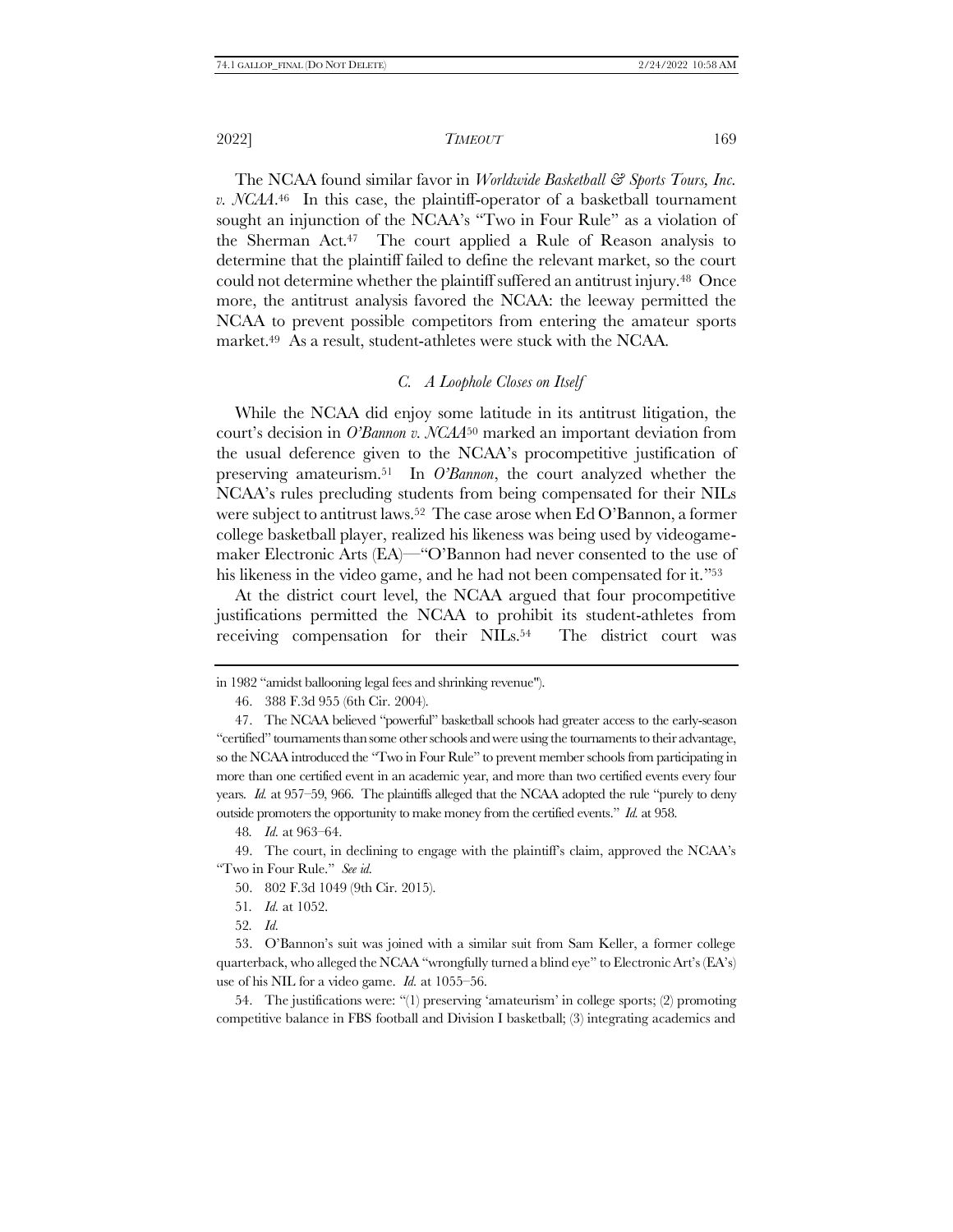unpersuaded.55 On appeal, the NCAA attempted to subvert the district court with its time-honored antitrust arguments.<sup>56</sup> The NCAA not only argued that the antitrust claim "fail[ed] on the merits," it also suggested that the Ninth Circuit was "precluded . . . from reaching the merits" because the Supreme Court held that NCAA regulations on amateurism were "valid as a matter of law."57 The NCAA further argued that the issue of studentathlete compensation was not an antitrust issue because it did not involve a commercial activity.58 Lastly, it argued that the plaintiffs did not have standing because "they [had] not suffered an 'antitrust injury.'"59 The Ninth Circuit rejected each argument in turn.<sup>60</sup> The court ultimately upheld the district court in part by determining that the NCAA and its regulations were subject to antitrust analysis under the Rule of Reason; that true procompetitive purposes could justify upholding restrictive regulations; and that the rules in place were "more restrictive than necessary to maintain its tradition of amateurism. . . ."61 While *O'Bannon* opened the door to NIL legislation, it nevertheless reaffirmed the court's willingness to entertain the concept of procompetitive justifications and apply a Rule of Reason analysis.

The Court in *Alston*<sup>62</sup> took the NCAA antitrust analysis to the next level when it affirmed the district court on the basis of antitrust law and in doing so, chipped away at the once-impenetrable armor of "amateurism" as the procompetitive justification for the NCAA's restraint on student-athletes' compensation from NIL.63 However, the courtroom is hardly the appropriate forum to promulgate regulation; in addressing antitrust claims, courts will always be restricted to applying the law rather than ruling on the plain fairness of NCAA activity.

athletics; and (4) increasing output in the college education market." *Id.* at 1058.

<sup>55.</sup> The district court disposed of two of the NCAA's justifications and agreed with the plaintiffs that a "less-restrictive alternative" existed to accomplish the other two. *Id.* at 1060.

<sup>56</sup>*. Id.* at 1061.

<sup>57</sup>*. Id.*

<sup>58</sup>*. Id.*

<sup>59</sup>*. Id.* at 1061, 1079 (rejecting the district court's determination that the NCAA must allow its member schools to compensate athletes beyond the cost of attendance and finding the Rule of Reason analysis only required the NCAA to "permit its schools to provide up to the cost of attendance . . . .").

<sup>60</sup>*. See id.* at 1061–69.

<sup>61</sup>*. Id.* at 1079.

<sup>62.</sup> NCAA v. Alston, 141 S. Ct. 2141 (2021).

<sup>63</sup>*. See id.* at 2163, 2166. The Court also noted that the district court could not find a consistent definition of amateurism from the NCAA and cited testimony of a former Division I conference commissioner who had "never been clear on [it]." *Id.* at 2152.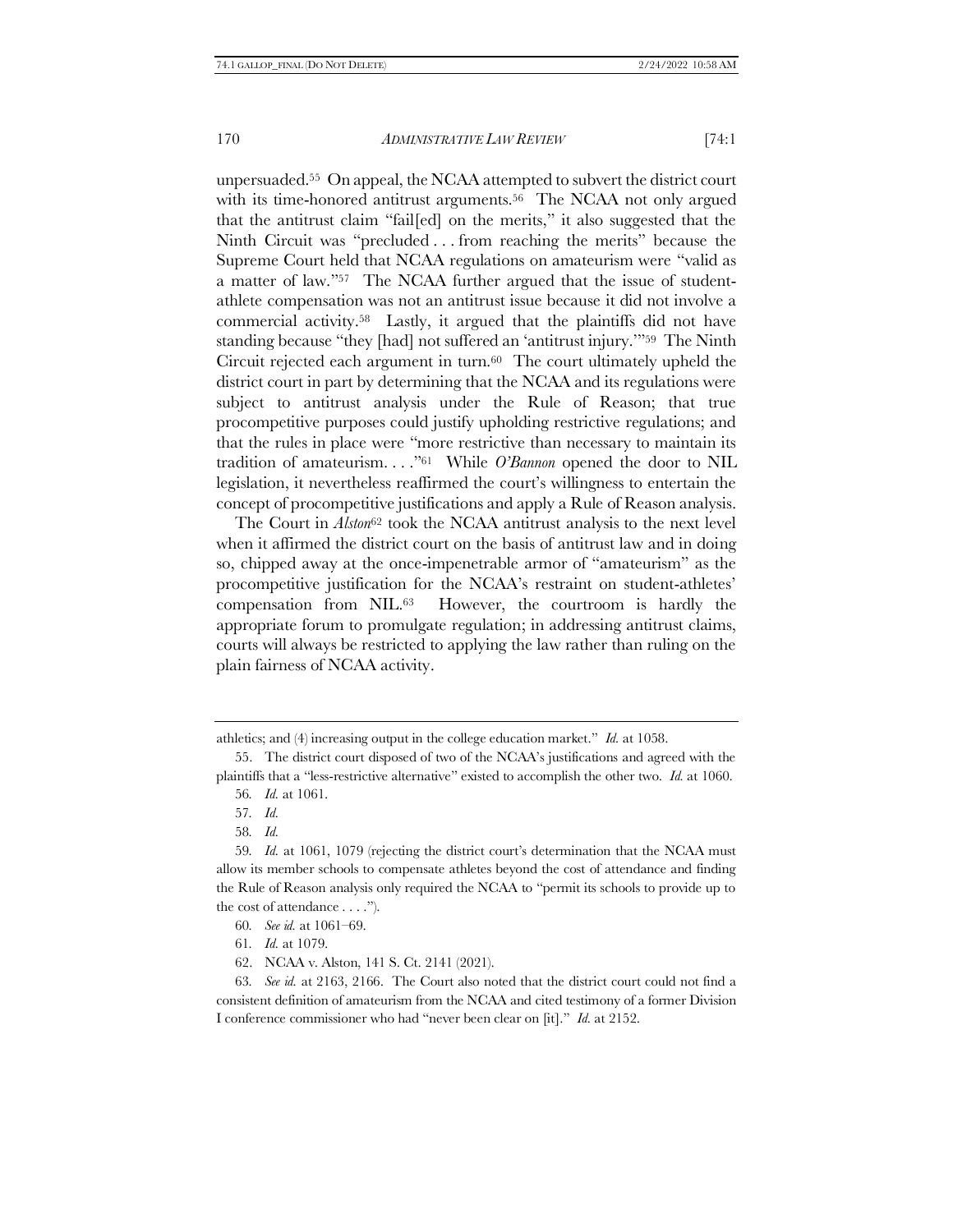# II. THE ROLE OF THE DEPARTMENT OF EDUCATION

# *A. What is the Department of Education?*

<span id="page-10-0"></span>Executive agencies serve an important function and regulate areas of society to which their authority is congressionally delegated.<sup>64</sup> In 1979, Congress created the Department of Education.<sup>65</sup> While education is primarily the interest and responsibility of the states and local governments, Congress recognized that endowing a federal entity with the power to oversee education would facilitate the states in meeting educational goals.66 Congress established the Department of Education to "help ensure that education issues receive proper treatment at the Federal level, and . . . enable the Federal Government to coordinate its education activities more effectively."<sup>67</sup>

Within the Department, several offices exist to accomplish these goals, such as the Assistant Secretary for Postsecondary Education and the Secretary for Civil Rights.68 The language delegating power to the Assistant Secretary for Postsecondary Education calls for the Assistant Secretary to "administer such functions affecting postsecondary education, both public and private, as the Secretary shall delegate, and shall serve as the principal adviser to the Secretary on matters affecting postsecondary education."<sup>69</sup> The Office of Civil Rights (OCR) has broad latitude to report on civil rights issues and to advance the goals of the Department through data collection and audits.70 The departmental infrastructure demonstrates a vast capability to govern a variety of issues pertaining to education.<sup>71</sup>

While the language may foreseeably extend to entities and organizations that are not themselves educational but that have an impressionable impact on education, the absence of specific language to

<sup>64</sup>*. See* Yakus v. United States, 321 U.S. 414, 425 (1944). The limited scope of this Comment precludes a more in-depth discussion of privatization issues. *See, e.g.*, OFFICE OF MGMT. & BUDGET, EXEC. OFF. OF THE PRESIDENT, OMB CIRCULAR A-76, PERFORMANCE OF COMMERCIAL ACTIVITIES (2003), 68 Fed. Reg. 12,388 (Mar. 12, 2003).

<sup>65.</sup> Department of Education Organization Act, Pub. L. No. 96-88, 93 Stat. 668 (1979) (codified as amended at 20 U.S.C. § 3401).

<sup>66.</sup> 20 U.S.C. § 3401.

<sup>67.</sup> 20 U.S.C. § 3402.

<sup>68</sup>*. See generally* 20 U.S.C. § 3412 (Principal Officers); *see also* 20 U.S.C. § 3415 (Office of Postsecondary Education).

<sup>69.</sup> 20 U.S.C. § 3415.

<sup>70</sup>*. See* 20 U.S.C. § 3413.

<sup>71</sup>*. See, e.g*., 20 U.S.C. § 3415. The Office of Postsecondary Education is just one of several specialized offices listed in the statute. Others include, for example, the Office of Non-Public Education (§ 3423b) and the Office of Educational Research and Improvement (§ 3419).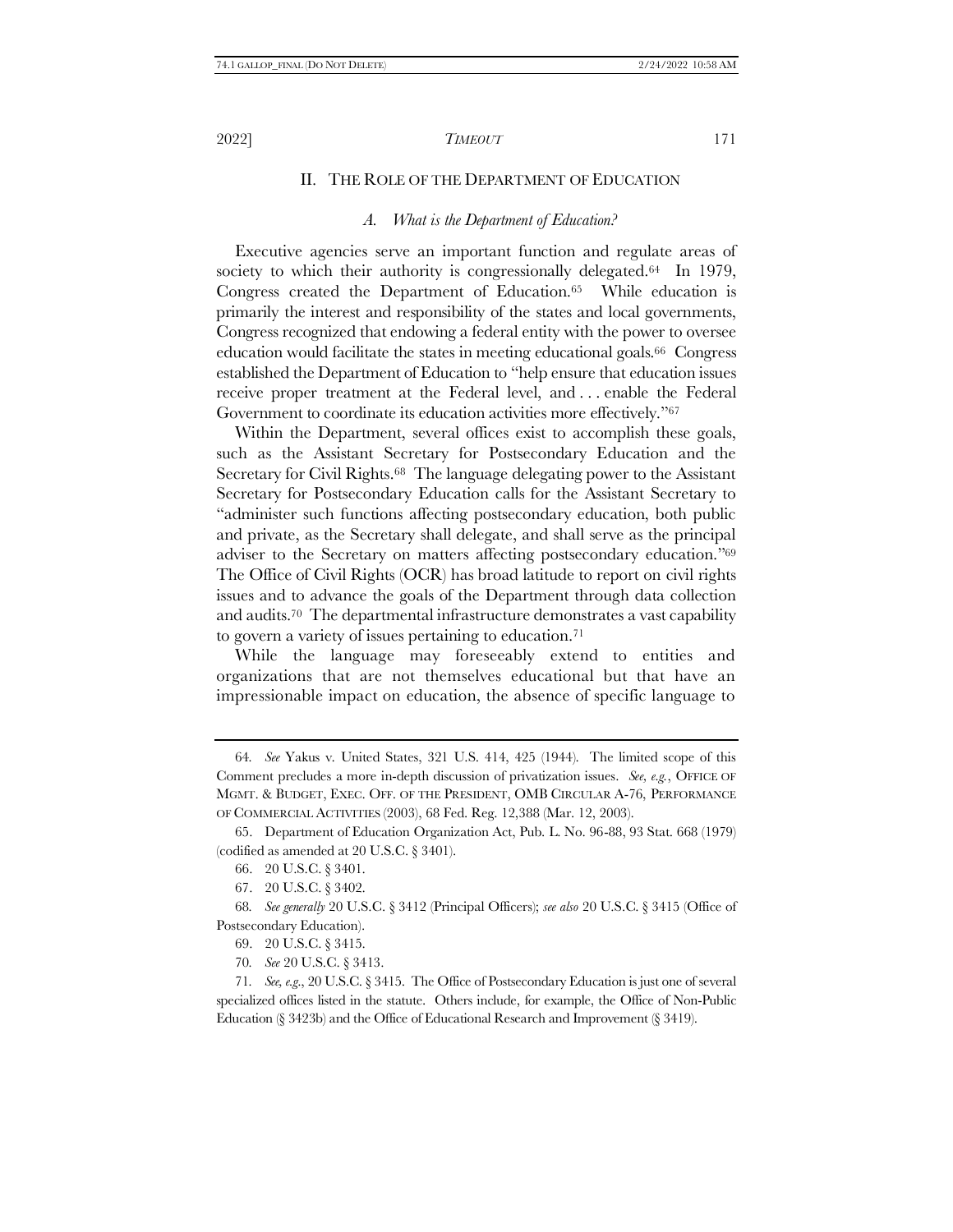that effect suggests that the Department is restricted in that capacity.<sup>72</sup> Even if the issues affecting the NCAA may reasonably relate to education, the Department may not simply regulate the NCAA.73 This is especially so because the Department of Education Organization Act never explicitly mentions the NCAA, and it does not mention the Department's ability to govern independent entities that are not themselves educational institutions.74 While there is a strong connection between the NCAA and education, the statutory language does not evince an intention on the part of Congress to reach that far.<sup>75</sup>

# <span id="page-11-0"></span>*B. Independent Regulatory Entities*

<span id="page-11-1"></span>The NCAA is a regulatory entity—it governs collegiate athletics and has the authority to enforce its rules against its member institutions.<sup>76</sup> As a private regulatory entity, its need for oversight poses an interesting problem. If the NCAA cannot sustainably persist in its current form, how can the government appropriately intervene? Should the organization be replaced with some arm of a government agency? Should it be dissolved entirely? Such drastic measures are probably ill-advised. How then, can the Department of Education appropriately regulate the NCAA?

74*. See* 20 U.S.C. § 3401. Where Congress has not "directly spoken to the precise question at issue," the intent of Congress is not clear and it is necessary to consider the "permissible construction of the statute." Chevron U.S.A., Inc. v. Nat. Res. Def. Council, Inc., 467 U.S. 837, 842–43 (1984).

75. While courts sometimes recognize that agency authority is implicit, the absence of language regarding the NCAA or any such ancillary organization suggests that a court probably would not find the authority in vague language pertaining to the governance of postsecondary education. *See Chevron*, 467 U.S. at 844.

76. The NCAA's enforcement capacity is outlined in its Infractions Program. The mission of the program is "to uphold integrity and fair play among the NCAA membership, and to prescribe appropriate and fair penalties if violations occur. . . . The ability to investigate allegations and penalize infractions is critical to the common interests of the Association's membership and the preservation of its enduring values." NCAA DIV. I MANUAL, *Infractions Program*, art. 19, NAT'L COLLEGIATE ATHLETIC ASSOC., [hereinafter NCAA MANUAL— *Infractions Program*], https://web3.ncaa.org/lsdbi/reports/getReport/90008.

<sup>72</sup>*. See* 20 U.S.C. § 3415.

<sup>73.</sup> An agency may not simply "take action which it thinks will best effectuate a federal policy. An agency may not confer power upon itself." La. Pub. Serv. Comm'n v. FCC, 476 U.S. 355, 374 (1986) (agencies may only act upon state legislation under the direction of Congress); Nat'l Ass'n of Regul. Util. Comm'rs v. FCC, 533 F.2d 601, 617–18 (D.C. Cir. 1976) ("[T]he allowance of 'wide latitude' in the exercise of delegated powers is not the equivalent of untrammeled freedom to regulate activities over which the statute fails to confer, or explicitly denies, Commission authority.").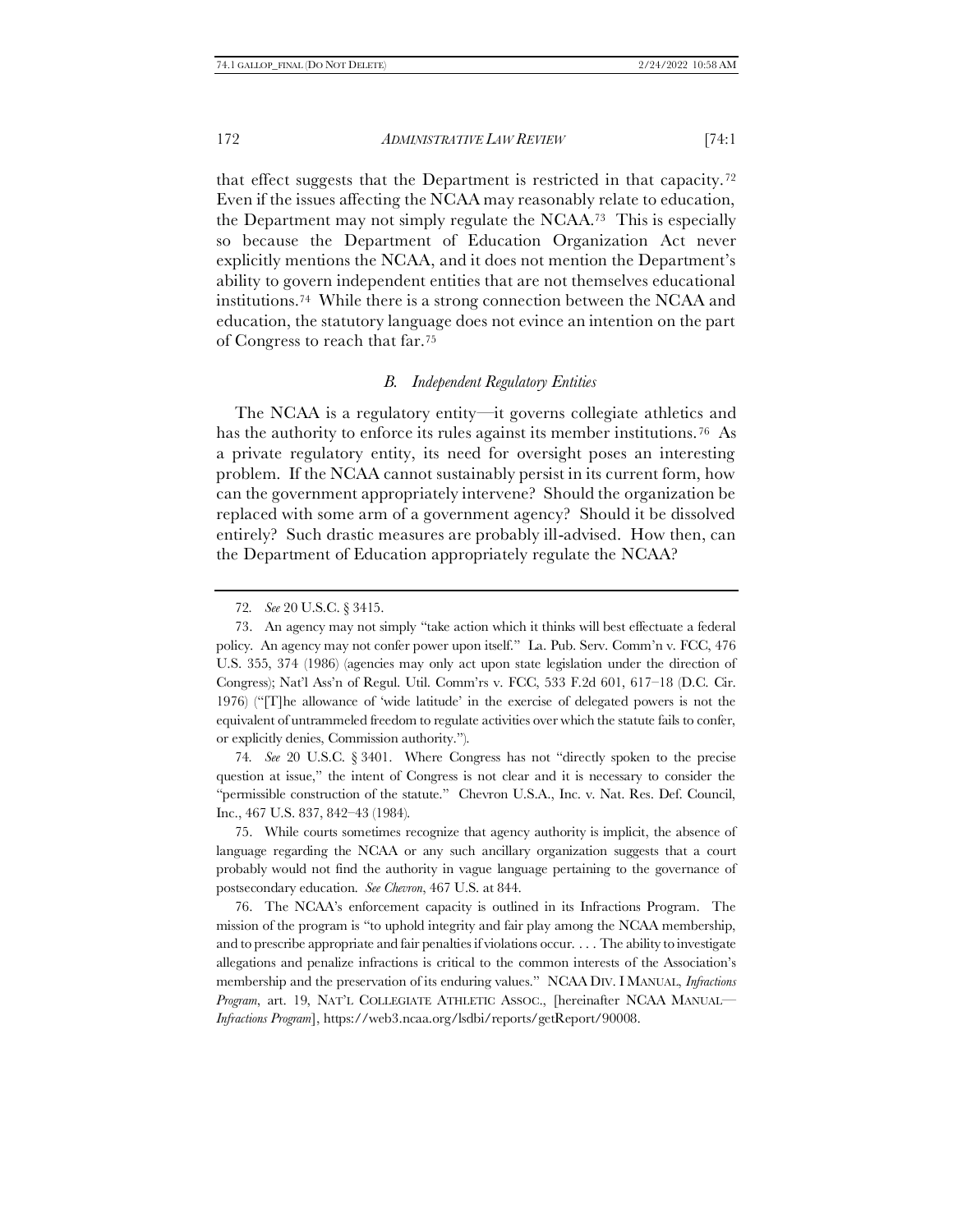First, it is necessary to dispose of one intriguing solution: the creation of a Self-Regulatory Organization (SRO) under the Department of Education. Consider a similar regulatory entity in the financial industry, the Financial Industry Regulatory Authority (FINRA), an organization that operates separately from the Securities and Exchange Commission  $(SEC)$  but reports to it as an SRO with quasi-administrative capabilities.<sup>77</sup> Like the NCAA, FINRA is a nonprofit entity created by the very institutions it seeks to regulate.78 It serves as a compelling comparison because of its role as a regulatory body as well as its shortcomings in executing that role.79 For example, FINRA requires violations to be arbitrated within its system and as a result, may disavow plaintiffs of due process.80 It has also come under intense scrutiny for missing scandalous industry abuses.<sup>81</sup> Further, the SEC's hands-off approach leaves room for problems.<sup>82</sup> The shortcomings of FINRA highlight "the limited ability of administrative agencies overseeing SROs to guide SROs toward the direction of the public interest."<sup>83</sup>

79. FINRA violations are disputed via FINRA's arbitration process, rather than through the courts. Lesesne Phillips, Note, *If It Quacks Like a Duck: The Financial Industry Regulatory Authority and Federal Jurisdiction*, 74 WASH.& LEE L. REV. 1695, 1710 (2017).

80*. Compare id.*, *with* NCAA DIV. I MANUAL, *Committee on Infractions*, art. 19.3, NAT'L COLLEGIATE ATHLETIC ASSOC., https://web3.ncaa.org/lsdbi/reports/getReport/90008 (Committee charged with reviewing violations of NCAA policies).

81. "FINRA allegedly failed to adequately supervise the capital requirement compliance of Lehman, Bear Sterns and AIG; to uncover Bernard Madoff's Ponzi scheme; and to adequately respond to information allegedly received by FINRA from five sources that Stanford Financial Group was engaging in fraud." Jennifer M. Pacella, *If the Shoe of the SEC Doesn't Fit: Self-Regulatory Organizations and Absolute Immunity*, 58 WAYNE L. REV. 201, 223 (2012).

82. A 2012 report from the Government Accountability Office revealed concerns with SEC oversight of FINRA over advertising, conflicts of interest, and transparency of governance. *Id.* at 219–22.

83*. Id.* at 201, 221–22.

<sup>77.</sup> The Financial Industry Regulatory Authority (FINRA) "[w]ork[s] under the supervision of the Securities and Exchange Commission [to] . . . write and enforce rules governing the ethical activities of all registered broker-dealer firms and registered brokers in the U.S.; examine firms for compliance with those rules; foster market transparency; and educate investors." *FINRA: What We Do*, FINRA, https://www.finra.org/about/what-we-do (last accessed Feb. 19, 2022).

<sup>78.</sup> FINRA is comprised of a Board of Governors with ties to the financial industry; of twentythree seats, ten are designated for industry representatives. *FINRA: Board of Governors*, FINRA, https://www.finra.org/about/governance/finra-board-governors (last accessed Feb. 19, 2022); *see also* Roberta S. Karmel, *Should Securities Industry Self-Regulatory Organizations Be Considered Government Agencies?*, 14 STAN.J.L.BUS.&FIN. 151, 168–69 (2008) (describing industry pushback to the Security and Exchange Commission's (SEC's) proposed reforms to FINRA governance).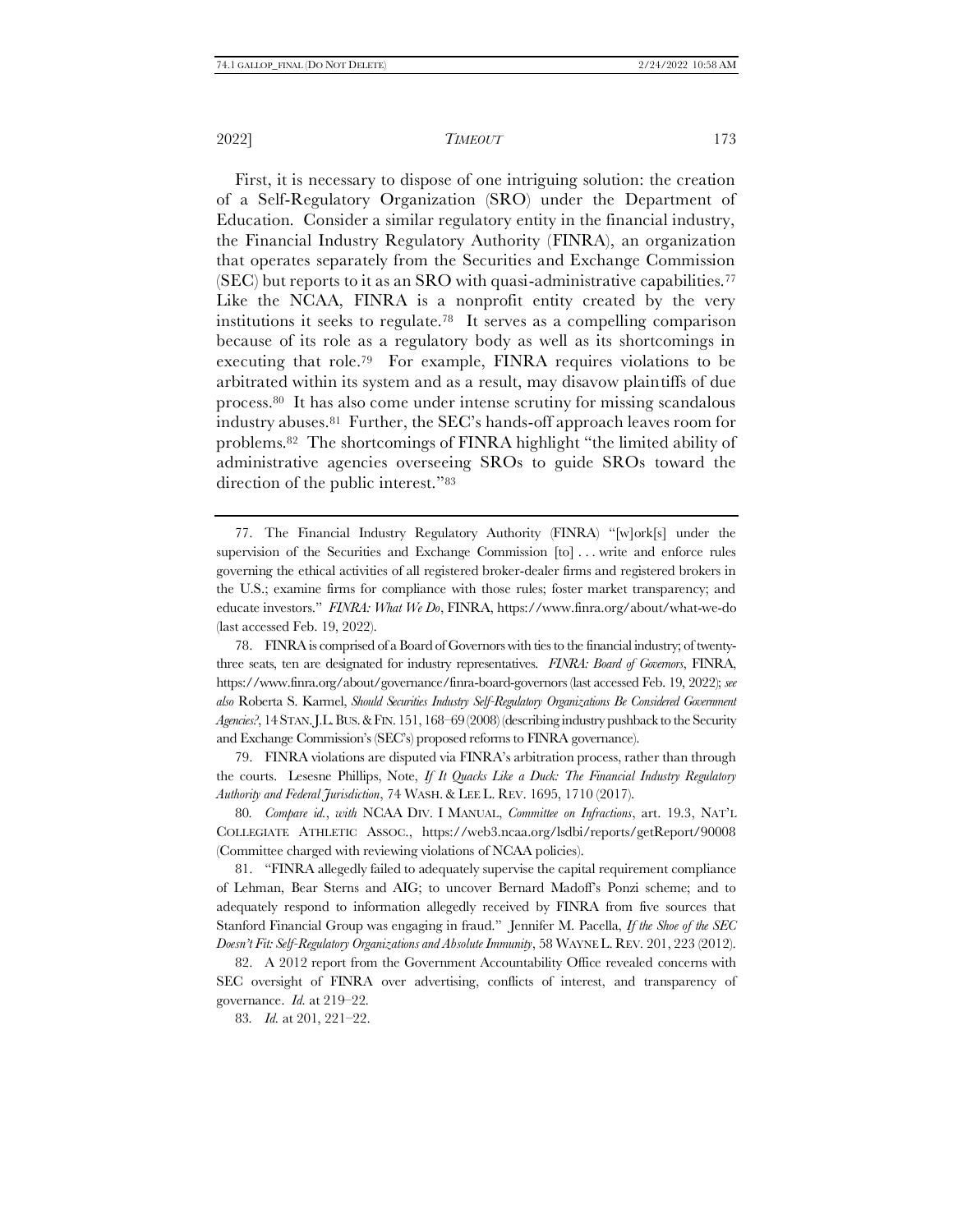The NCAA would make for a peculiar SRO under the authority of the Department of Education. For one, while the NCAA is a nonprofit, much of its day-to-day operations involve generating revenue. The quasi-administrative capacity of an SRO also presents a problem: it would vest the NCAA with a power to adjudicate in a way that would likely perpetuate the same issues discussed in the pages that follow. Even with the oversight of the Department of Education, the NCAA would maintain an autonomy not different from the freedom it currently enjoys. Finally, while FINRA was created to address a problem, the NCAA is a preexisting entity with its own unique infrastructure and procedures. Laterally transitioning the NCAA to house it under a federal agency as an SRO poses a plethora of logistical hurdles.

The creation of an SRO is not necessary to extend the reach of the Department of Education to the NCAA. Under the Commerce Clause of the Constitution, the courts have determined that Congress has leeway to use its delegation powers to prescribe regulatory solutions where it sees fit.<sup>84</sup> Consider Congress's delegation of regulatory oversight to the Food and Drug Administration (FDA).85 Congress enacted the Family Smoking Prevention and Tobacco Control Act in 2009 to amend the Food, Drug, and Cosmetic Act and extend the power to regulate tobacco products to the FDA.<sup>86</sup> Congress felt such an extension was necessary to address public health concerns related to the pervasive and problematic use of tobacco products.<sup>87</sup> The NCAA presents a similarly alarming problem, and so long as Congress can adequately define the bounds of the Department of Education's reach, Congress has the authority to delegate such oversight.<sup>88</sup>

86*.* Family Smoking Prevention and Tobacco Control Act, Pub. L. No. 111-31, 123 Stat. 1776. *See* Big Time Vapes, Inc. v. Food & Drug Admin., 963 F.3d 436, 438–39 (5th Cir. 2020).

87*. See id.* at 436.

<sup>84.</sup> The Commerce Clause of the U.S. Constitution holds that Congress may "regulate Commerce with foreign Nations, and among the several States . . . ." U.S. CONST., art. I, § 8; *see also* J.W. Hampton Jr., & Co. v. United States, 276 U.S. 394, 409 (1928) ("If Congress shall lay down by legislative act an intelligible principle to which the person or body authorized to fix such rates is directed to conform, such legislative action is not a forbidden delegation of legislative power."); Am. Power & Light Co. v. SEC, 329 U.S. 90, 99 (1946) ("Congress . . . has undoubted power under the commerce clause to impose relevant conditions and requirements on those who use the channels of interstate commerce. . . . Thus to the extent that corporate business is transacted through such channels . . . Congress may act directly with respect to that business to protect what it conceives to be the national welfare.")

<sup>85</sup>*. See* Food, Drug and Cosmetic Act, 21 U.S.C. §§ 301–399i.

<sup>88.</sup> Congress may enact legislation to regulate interstate commerce, and the NCAA is a billion-dollar enterprise that stretches across the nation. *See* U.S. CONST., art. I, § 8; *cf. Big Time Vapes*, 963 F.3d at 443–44 (rejecting plaintiff's suggestion that Congress did not specifically delegate regulatory authority over its product to the Food and Drug Administration via the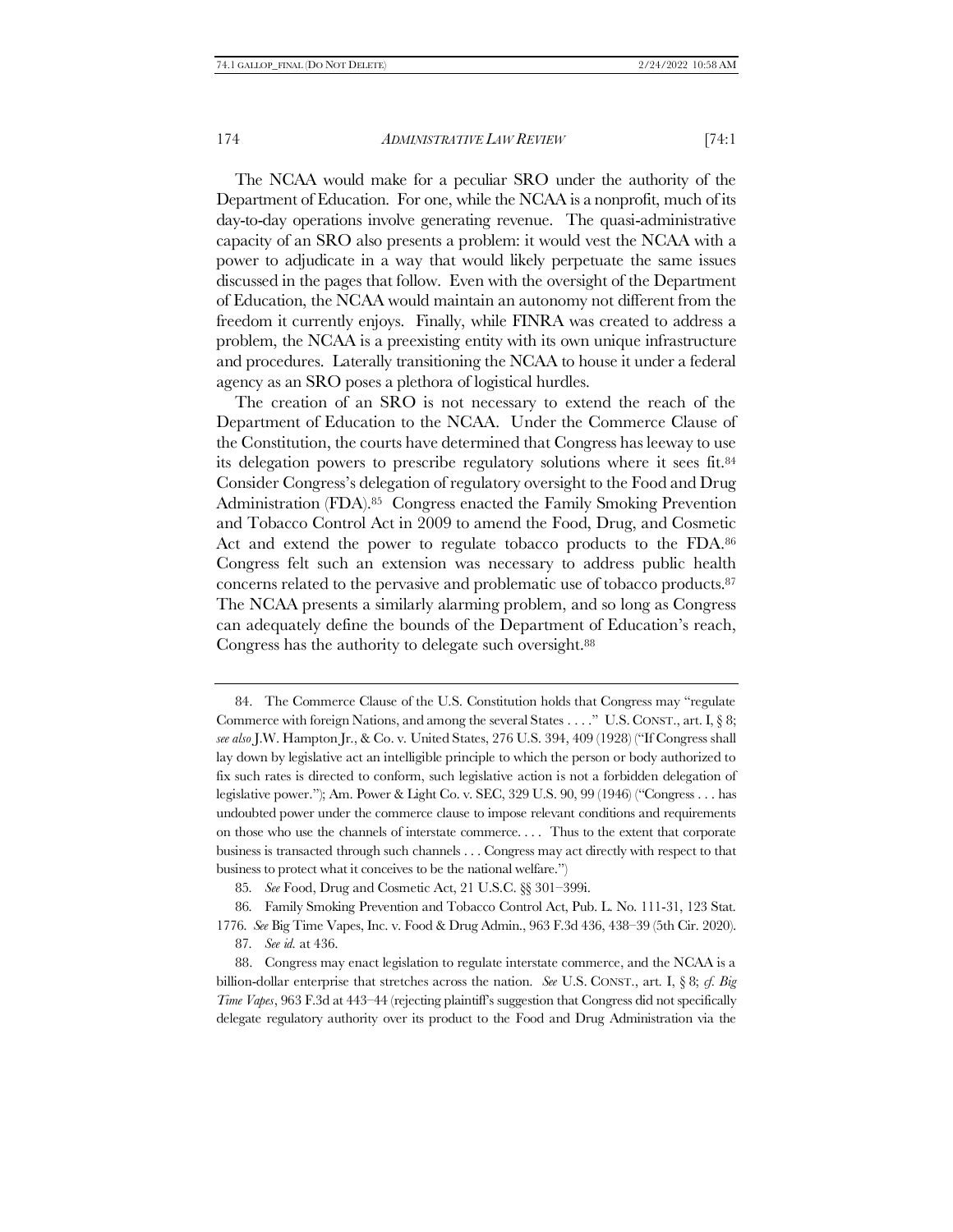# <span id="page-14-1"></span><span id="page-14-0"></span>*C. Foundations for Agency Oversight*

The NCAA has historically evaded constitutional obligations normally imposed upon federal entities. Even though it oversees institutions that receive federal funding, courts have rejected arguments that the NCAA is subject to Title IX or Title VI requirements.<sup>89</sup> But the NCAA is inextricably linked to higher education—its entire existence is premised on governing college athletics and enhancing the college experience.90 Even while the NCAA has successfully argued that it has no duty to ensure student-athletes earn a degree or obtain a viable education, it emphasizes the link between education and the student-athlete experience.<sup>91</sup> Further, the NCAA is comprised of member institutions that fit squarely within the scope of the Department of Education.<sup>92</sup>

89*. See* Smith v. NCAA, 525 U.S. 459, 462, 468 (1999) (finding no evidence that NCAA member schools paid NCAA dues with federal funds earmarked for students); NCAA v. Tarkanian, 488 U.S. 179 (1988) (finding the NCAA is not a state actor).

90. The NCAA's Division I manual states that "[s]tudent-athletes shall be amateurs in an intercollegiate sport, and their participation should be motivated primarily by education and by the physical, mental and social benefits to be derived. Student participation in intercollegiate athletics is an avocation, and student-athletes should be protected from exploitation by professional and commercial enterprises." NCAA DIV. I MANUAL, *The Principle of Amateurism*, art. 2.9, NAT'L COLLEGIATE ATHLETIC ASSOC., [hereinafter NCAA MANUAL—*Amateurism*], https://web3.ncaa.org/lsdbi/reports/getReport/90008. The language dates to the first appearance of the concept of amateurism in NCAA bylaws in 1916—when the NCAA did not enforce it so stringently. *See* Jayma Meyer & Andrew Zimbalist, *A Win Win: College Athletes Get Paid for Their Names, Images, and Likenesses and Colleges Maintain the Primacy of Academics*, 11 HARV. J. OF SPORTS & ENT. L. 247, 251 (2020).

91*. See* McCants v. NCAA, 201 F. Supp. 3d 732, 738 (M.D.N.C. 2016), *aff'd on other grounds*, 251 F. Supp. 3d 952 (2017) (agreeing with the NCAA that it has no duty to "safeguard the education and educational opportunities of student-athletes"); *What We Do: Academics*, NCAA.ORG, https://www.ncaa.org/about /what-we-do/academics, ("Student-athletes commit to academic achievement and the pursuit of a degree, and they are required to meet yearly standards to be able to compete. College athletes' success is tracked using three measures: grades, minimum credit hours per year and progress toward earning a degree."); NCAA DIV. I MANUAL, *The Principle of Sound Academic Standards*, art. 2.5, NAT'L COLLEGIATE ATHLETIC ASSOC., [hereinafter NCAAMANUAL— *Academic Standards*], https://web3.ncaa.org/lsdbi/reports/getReport/90008 ("Intercollegiate athletics programs shall be maintained as a vital component of the educational program, and student-athletes shall be an integral part of the student body. The admission, academic standing and academic progress of student-athletes shall be consistent with the policies and standards adopted by the institution for the student body in general.").

92. The NCAA boasts a membership of 1,098 colleges and universities. *What is the* 

Tobacco Control Act); *see also* Yakus v. United States, 321 U.S. 414, 425 (1944) ("The Constitution has never been regarded as denying to the Congress the necessary resources of flexibility and practicality . . . to perform its function*.*"); *see also NCAA Revenue*, *supra* not[e 9.](#page-2-0)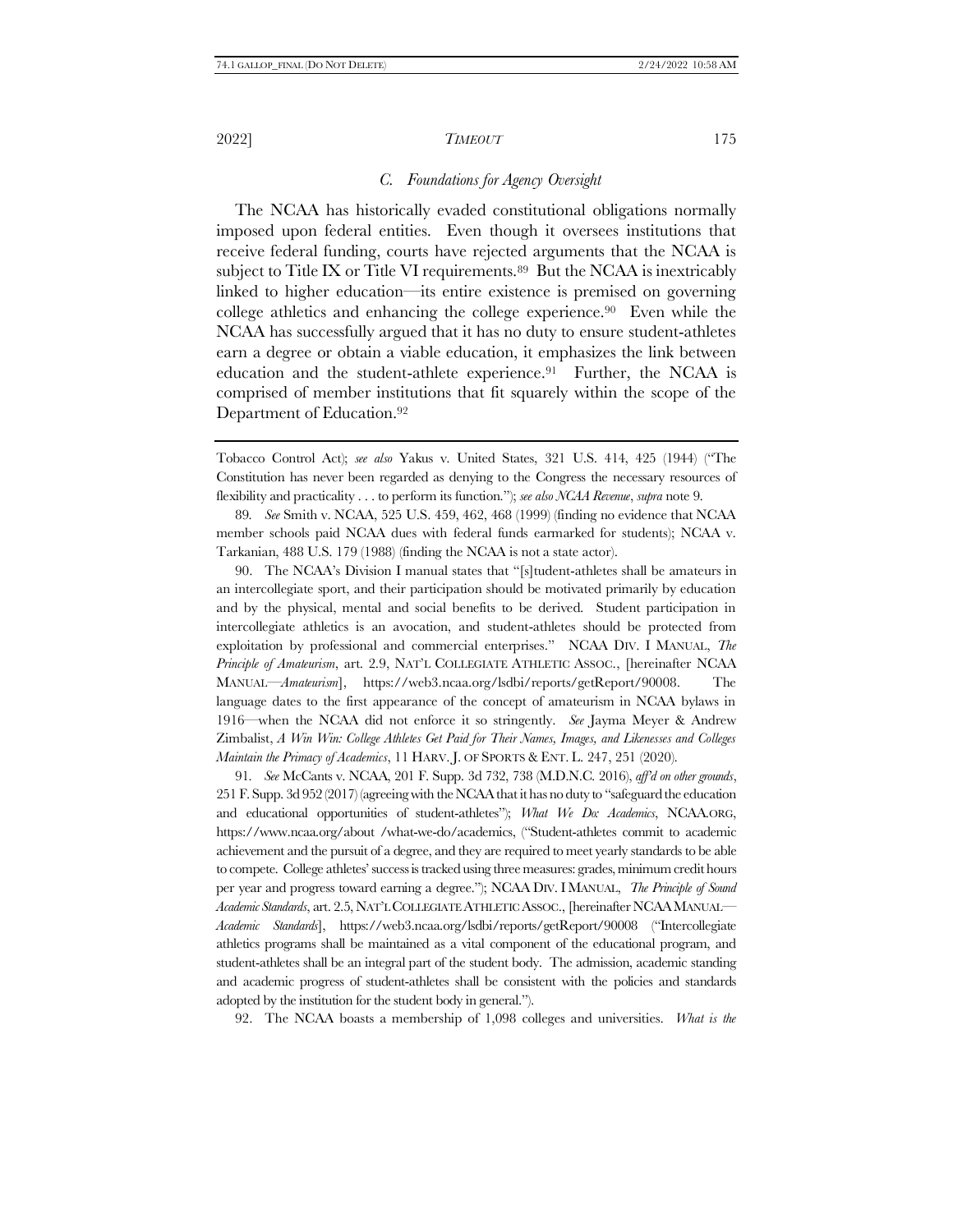The mere quality of being a private institution does not exempt an entity from government oversight, particularly when disreputable behavior is a common feature of that entity.93 The Department is charged with "ensur[ing] that education issues receive proper treatment at the Federal level."94 NCAA governance of college athletics squarely meets the criteria of an education issue by virtue of the NCAA's position as the sole proprietor of intercollegiate athletic governance.

#### <span id="page-15-1"></span>III. NCAA SHORTCOMINGS

# <span id="page-15-0"></span>*A. The NCAA's Role in Gender-Based Inequality in Intercollegiate Athletics*

The discrepancies between the NCAA's treatment of women's championship tournaments and its treatment of corresponding men's tournaments not only highlight the NCAA's inability to govern both arenas equally but also prevent women's tournaments from earning revenue to the same extent that the men's do and reinforce the mistaken concept that women's athletics are incapable of drawing meaningful revenue.95 The NCAA itself creates the obstacles its women's tournaments must overcome in order to earn revenue.

Take, for example, the Women's NCAA tournament for college basketball. This women's tournament has seen tremendous growth in the past decade and boasted 2.9 million viewers in the 2021 Final Four—the championship game averaged 4.1 million viewers.96 Even still, the NCAA's failure to provide equal training facilities arose as the dominant story of the tournament; a story that gained widespread attention when University of Oregon basketball player Sedona Prince used social media to highlight the differences between the facilities provided for the women compared with

*NCAA?*, NCAA.ORG, https://www.ncaa.org/about/resources/media-center/ncaa-101/wh at-ncaa; *see also* 20 U.S.C. § 3401 (identifying the importance of federal oversight of education).

<sup>93</sup>*. Cf.* Am. Power & Light Co. v. SEC, 329 U.S. 90, 100 (1946) ("Such evils are so inextricably entwined around the interstate business of the holding company systems as to present no serious question as to the power of Congress under the commerce clause to eradicate them.")

<sup>94.</sup> 20 U.S.C. § 3402.

<sup>95</sup>*. See* Kaplan Hecker & Fink LLC, *NCAA External Gender Equity Review: Phase I: Basketball Championships* 2–3 (Aug. 2, 2021) [hereinafter Kaplan-Hecker Report], https://ncaagenderequityreview.com/; *see also* Rachel Bachman & Laine Higgens, *NCAA Undervalued Women's Basketball Tournament by Millions While Prioritizing Men's Tourney, Report Finds*, WALL. ST. J. (Aug. 3, 2021), https://www.wsj.com/articles/ncaa-undervalued-womensbasketball-tournament-11628018560.

<sup>96</sup>*. See* Kaplan-Hecker Report, *supra* note [95,](#page-15-1) at 76.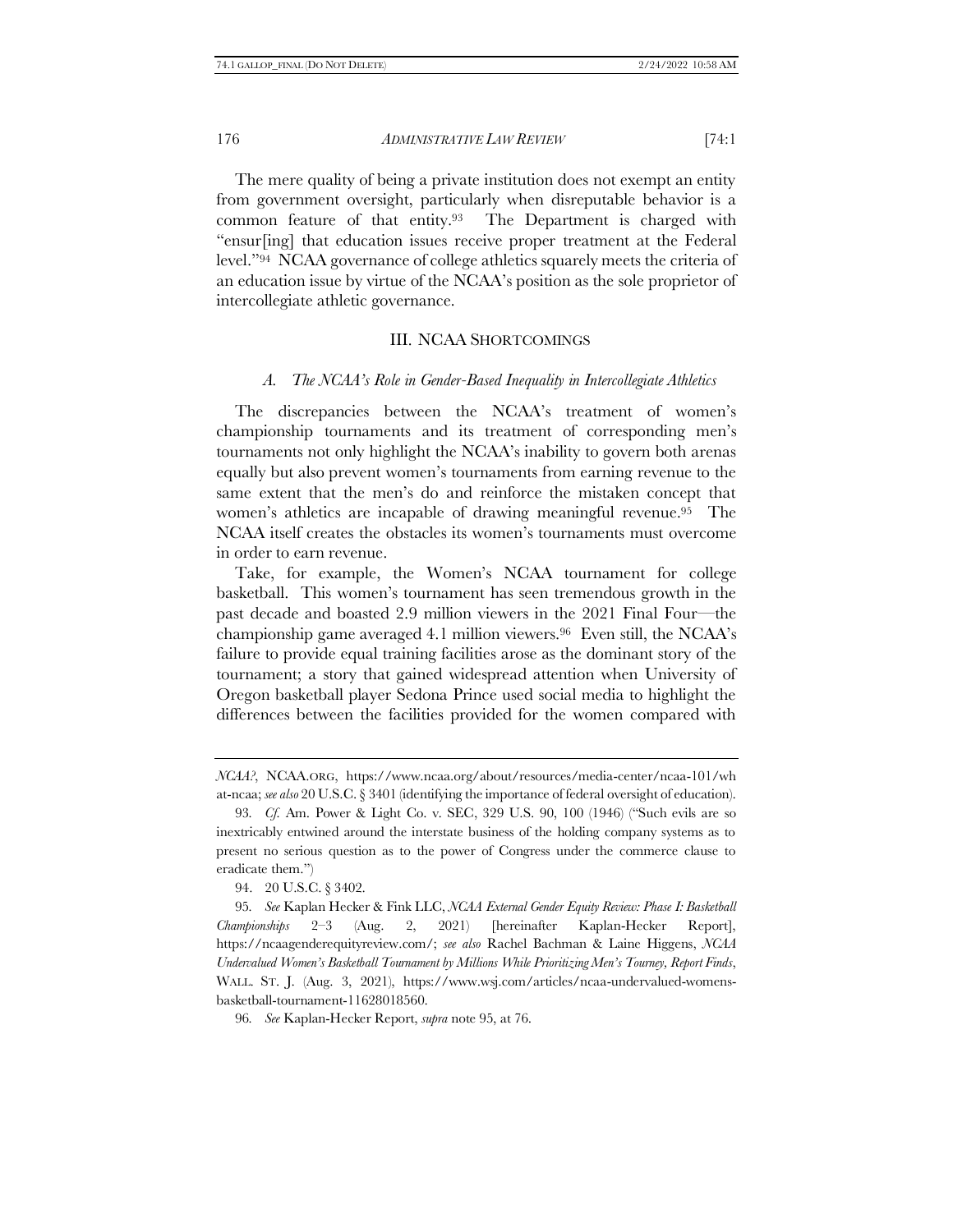those provided for the men.97 The NCAA apologized for the lapse.98 But other discrepancies cropped up. Although the official March Madness trademark belongs to both the men's and women's tournament, the NCAA only displayed the insignia on the men's basketball courts.99 The NCAA also failed to provide the women's tournament with photographers until the Sweet Sixteen round of the tournament, while the men's tournament was well-photographed from its first round to its last.<sup>100</sup> The lack of coverage obviously inhibits student-athletes in the women's tournament from profiting from their NILs.

The Kaplan-Hecker Report confirmed that the discrepancies begin and end with the NCAA itself.101 The report found that the Division I Women's Basketball Championship was "one of the most valuable U.S. sports media properties" and would be worth an estimated \$81–112 million per year

98. President Emmert told reporters "[w]hen you lay the men's and women's championships side by side . . . it is pretty self-evident that we dropped the ball in supporting our women's athletes, and we can't do that . . . . That's a failure that should not exist." Heather Dinich, *NCAA President Mark Emmert Admits Inequality but Wants Women's Basketball Leaders to Push Progress*, ESPN (Mar. 31, 2021), https://www.espn.com/womens-college-bask etball/story/\_/id/31172132/ncaa-president-mark-emmert-admits-inequality-wants-womenbasketball-leaders-push-progress; *see also* NCAA (@NCAA), TWITTER, (Mar. 19, 2021, 6:06 PM), https://twitter.com/NCAA/status/1373033133784846348 (NCAA apology statements).

99. The women's tournament "made at least one request to use the March Madness brand in recent years" and was denied by the NCAA. *See* Rachel Bachman, Louise Radnofsky & Laine Higgins, *NCAA Withheld Use of Powerful 'March Madness' Brand from Women's Basketball*, WALL ST. J. (Mar. 22, 2021), https://www.wsj.com/articles/march-madness-ncaatournament-womens-basketball-11616428776. The NCAA recently announced it will use March Madness branding for future tournaments. *Id.*; Mechelle Voepel, *NCAA to use 'March Madness' to help market Division I women's basketball tournament*, ESPN.com (Sep. 29, 2021), https://www.espn.in/womens-college-basketball/story/\_/id/32305521/ncaa-use-marchmadness-help-market-division-women-basketball-tournament.

100*. See* AJ McCord (@AJ\_McCord), Twitter (Mar. 22, 12:09 AM), https://twitter.com/AJ\_McCord/status/1373849223347765249 (finding thousands of photographs from the men's basketball tournament but zero from the women's on the NCAA media site); *see also* AJ McCord (@AJ\_McCord), Twitter (Mar. 22, 1:08 AM), https://twitter.com/AJ\_McCord/status /1373864084752437249 (reporting the NCAA stated it did not have the budget to staff photographers at the women's tournament until the Sweet Sixteen round).

101*. See* Kaplan-Hecker Report, *supra* not[e 95,](#page-15-1) at 75–81.

<sup>97.</sup> *See* Sedona Prince (@sedonaprince\_), TWITTER (Mar. 18, 10:46 PM), https://t witter.com/sedonaprince\_/status/1372736231562342402 (showing a single training table and a single, small rack of dumbbells, compared to a large room full of workout equipment for the men's tournament); *see also* Julie Alexandria, La Vida Basketball (@JulieAlexandria), TWITTER (Mar. 19, 10:47 AM), https://twitter.com/JulieAlexandria/status/13729227442 41725447 (highlighting discrepancies between swag-bags and meals).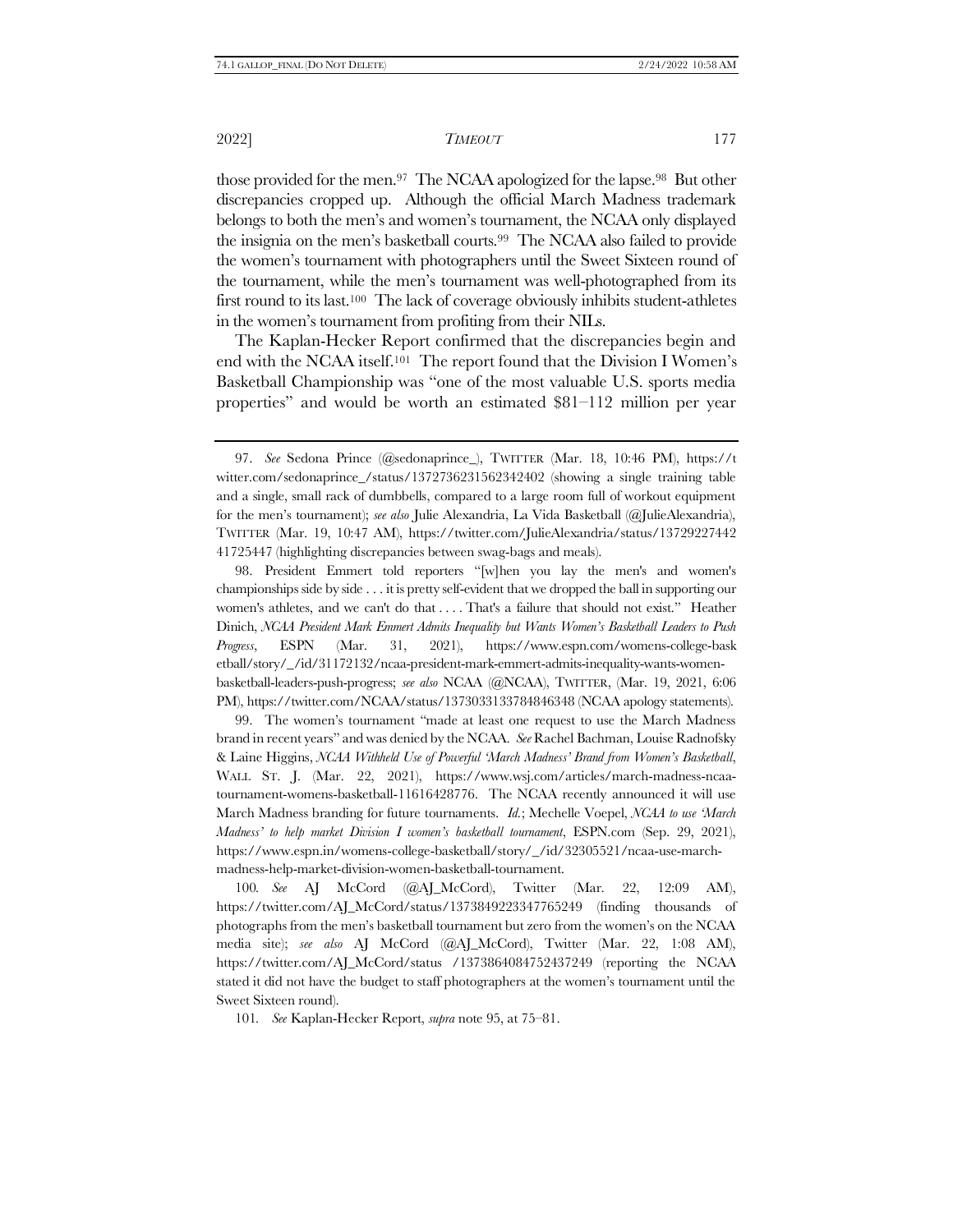beginning in 2025, but it was bundled and sold to ESPN along with twentyeight other sports for an average annual value of \$34 million.102 It also determined that the NCAA had "not put the women's championship to competitive bid since 2001."103 While the initial report focused on basketball, similar problems persist in other sports.<sup>104</sup>

The NCAA's contention that it seeks to promote athletics uniformly does not square with the unequal treatment of the women's tournament.<sup>105</sup> Even if the men's basketball tournament does bring in money to help support other important NCAA ventures, the NCAA has prevented its women's tournaments from profiting at a time when interest in women's athletics is at an all-time high.106 The shortcomings, if ignored, may subvert the goals of NIL laws by creating artificial barriers to entry by simply not showcasing women's tournaments to the extent that the men's tournaments are showcased.<sup>107</sup>

102*. Id.* at 75–76.

103*. Id.* at 78 (finding the tournament is precluded from receiving a fair market value).

104. ESPN aired the winner-take-all, championship game of the Women's College World Series (WCWS) Game Three at 3 P.M. on a Thursday. Though the game drew an average of 1.57 million viewers, the chosen broadcast time limited the tournament's exposure and the ability for it to reach new or casual viewers. If the primetime broadcast of Game Two averaged more than 2 million viewers, what possibilities were prevented by the earlier broadcast time of Game Three? *See* Paulsen, *Ratings: WCWS, NBA, NASCAR, NHL*, SPORTS MEDIA WATCH (2021), https://www.sportsmediawatch.com/2021/06/wcws-game-3-ratings -nba-clippers-jazz-espn-nascar-fox-stanley-cup/ (WCWS ratings exceeded viewership for National Hockey League Playoff games); *2021 Women's College World Series Schedule*, NCAA.COM (June 4, 2021), https://www.ncaa.com/news/softball/article/2021-06-04/wom ens-college-world-series-2021-schedule. Other discrepancies exist between the NCAA's treatment of the men's and women's College World Series, including: a more compact schedule with fewer off-days for the women's side; a smaller-capacity tournament venue; a lack of locker rooms; and no "free massage day" or VIP golf outings. Molly Hensley-Clancy, *College Softball Coaches Decry Treatment by NCAA: 'What's Lower Than an Afterthought?'*, WASH. POST (Apr. 23, 2021), https://www.washingtonpost.com/sports/2021/04/23/ncaa-softball-colleg e-world-series-disparities/.

105. The NCAA encourages diversity and gender-equity through an online pledge. *See Presidential Pledge*, NCAA.ORG, https://d67oz7qfnvgpz.cloudfront.net/about/resources/inclu sion/ncaa-presidential-pledge (last visited Feb. 19, 2022).

106. Paul Lee, Kevin Westcott, Izzy Wray, & Suhas Raviprakash, *Women's Sports Gets Down to Business: On Track for Rising Monetization*, DELOITTE INSIGHTS (Dec. 7, 2020), https://www2.deloitte.com/xe/en/insights/industry/technology/technology-media-andtelecom-predictions/2021/womens-sports-revenue.html.

107. Exposure creates opportunities: James Madison University pitcher Odicci Alexander, who wowed viewers with stunning pitching prior to her team's elimination in the WCWS semifinals, gained more than 50,000 followers on Instagram within a week of her shutout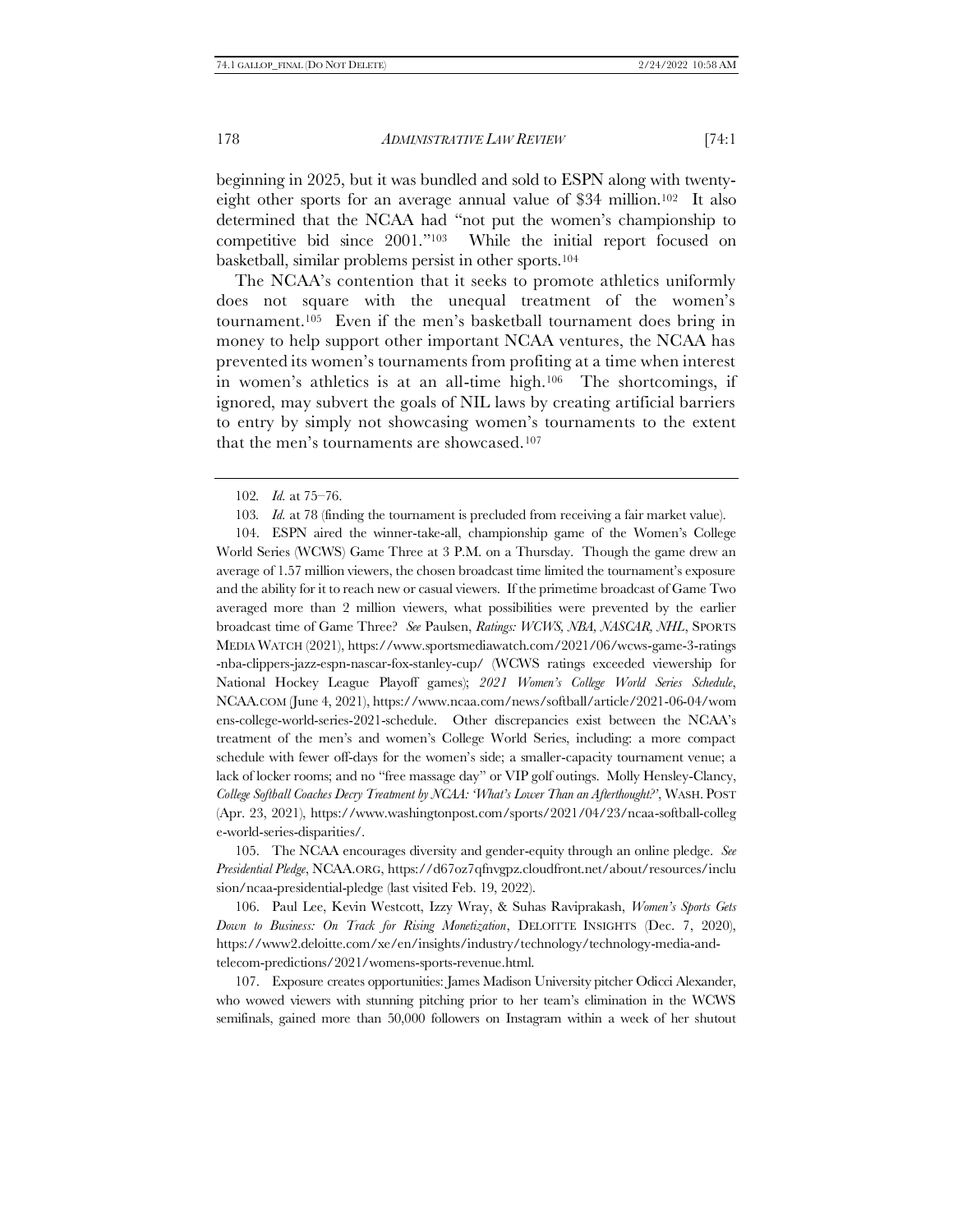<span id="page-18-1"></span>The Department of Education's capacity to ensure the equal treatment of women's tournaments falls within the purview of the OCR and its Title IX enforcement. <sup>108</sup> Title IX prohibits discrimination on the basis of sex and holds that no person, on such a basis, shall "be excluded from participation in, be denied the benefits of, or be subjected to discrimination under any education program . . . ."109 The statute governs discriminatory activity at educational institutions.110 If participants in NCAA women's tournaments are barred from the kinds of opportunities and exposure delineated above, they are barred from benefiting from NIL to the same extent that their counterparts in the men's tournaments do. It is impossible to consider their participation in those tournaments, though intrinsically athletic, as distinct or separate from their academic experiences.

# <span id="page-18-0"></span>*B. Title IX and the NCAA's Failure to Address Sexual Misconduct*

The NCAA has also failed to ensure its programs and member schools comply with Title IX as it pertains to sexual assault.<sup>111</sup> Although the NCAA itself is not required to adhere to Title IX, its sexual assault policy includes language that requires schools' athletic departments to comply with Title IX by reporting incidents and disciplining violations.<sup>112</sup> While the policy may in

109. 20 U.S.C. § 1681(a).

110. 20 U.S.C. § 1681(c) (defining "Educational institution" under Title IX as "any public or private . . . institution of vocational, professional, or higher education, except that in the case of an educational institution composed of more than one school, college, or department which are administratively separate units, such term means each such school, college, or department.").

111. 20 U.S.C. §§ 1681–88.

112. Not only does the NCAA Division I manual contain specific provisions regarding student-athlete conduct that call for adherence to basic principles of Sportsmanship and Ethical Conduct, the NCAA also maintains a sexual assault policy to guide schools. The first provision of the policy requires a university representative to "attest annually that: [1] The athletics department is informed on, integrated in, and compliant with institutional policies . . . regarding sexual violence prevention and proper adjudication and resolution of acts of sexual and interpersonal violence." NCAABD. OF GOVERNORS, *Policy on Campus Sexual Violence*, NCAA.ORG, (revised Apr. 27, 2021), https://ncaaorg.s3.amazonaws.com/ss i/violence/NCAA\_CampusSexualViolencePolicy.pdf; *Board of Governors Expands Sexual Violence Policy*, NCAA.ORG, (May 1, 2020), https://www.ncaa.org/about/resources/mediacenter/news/board-governors-expands-sexual-violence-policy.

performance against the University of Oklahoma. *See* Cliff Brunt, *Women's College Sports Get Boost in TV Ratings, Visibility*, ABC NEWS, (June 19, 2021, 9:29 AM), https://abcnews.go.com/En tertainment/wireStory/womens-college-sports-boost-tv-ratings-visibility-78373009.

<sup>108</sup>*. Regulations Enforced by the Office for Civil Rights*, DEP'T OF EDUC., [hereinafter *OCR Enforcement*], https://www2.ed.gov/policy/rights/reg/ocr/index.html.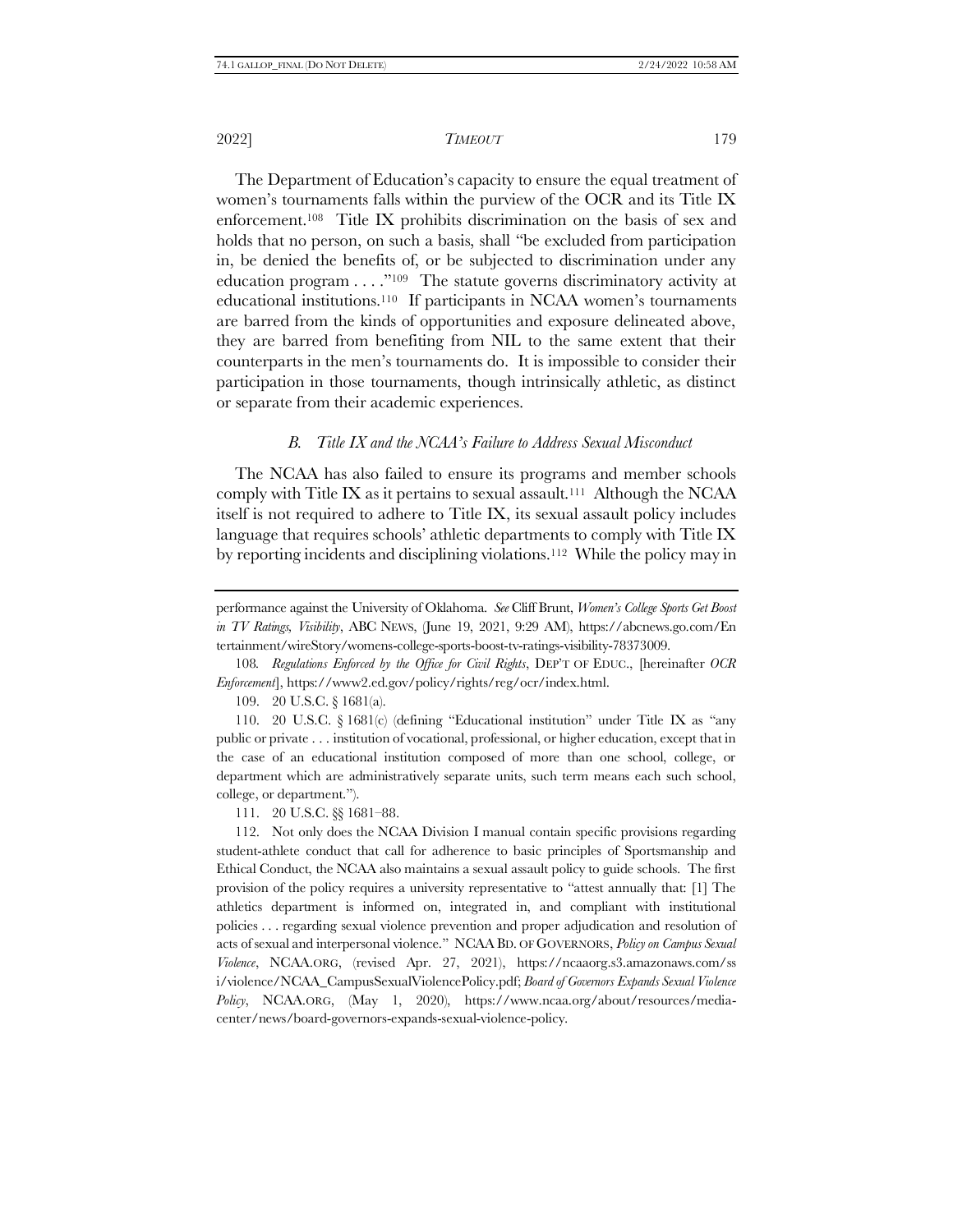some ways detach the NCAA from responsibility for any sexual misconduct perpetrated by its member-schools' athletic programs, it premises adherence with penalties tied to athletics.<sup>113</sup> The policy explicitly states, "[i]f a school is not able to attest [its] compliance with the above requirements, it will be prohibited from hosting any NCAA championship competitions for the next applicable academic year."114 Though the consequences are minimal, the language demonstrates the NCAA's ability to act with authority when the policy is violated.115 Still, the policy fails to stipulate punishments for individual athletes who perpetrate sex crimes, though other student-athlete behavior, such as participation in offseason workouts or drug use, is closely monitored and harshly punished.<sup>116</sup>

In recent years, while schools have come under public scrutiny for failures related to sexual assault perpetrated by college athletes and covered up by athletic programs, the NCAA has idled. In 2019, USA Today investigated the NCAA's treatment of sex-offenders and found that from 2014 to 2019, at least twenty-eight athletes who transferred from one school to another after facing disciplinary action for a sexual offense were permitted to play their sport; the investigation uncovered an additional five athletes who continued to play even after being convicted in or disciplined by a U.S. court.117 The NCAA commissioned a study group—the Commission to

115. The NCAA views even minor infractions as grounds for suspensions. *See, e.g.*, Gary Parrish, *NCAA Puts Texas A&M on Probation, Suspends Coach Buzz Williams for Two Games for 'Multiple' Rules Violations*, CBS SPORTS (Aug. 20, 2021, 1:29 P.M.), https://www.cbssports.com/collegebasketball/news/ncaa-puts-texas-a-m-on-probation-suspends-coach-buzz-williams-for-two-games -for-multiple-rules-violations/ (NCAA suspended basketball coach for two games for "impermissible contact" with a recruiting prospect and put the school on a two-year probation).

116*. See* NCAAMANUAL—*Infractions Program*, *supra* not[e 76;](#page-11-0) *see, e.g.*, *Kuran Iverson Suspended by NCAA*, ESPN (Oct. 30, 2013), https://www.espn.com/mens-college-basketball/story/\_/id/9 903950/kuran-iverson-suspended-memphis-tigers-season-opener (basketball player suspended one game for playing in summer league game without permission from his school); Manie Robinson, *Clemson Football Players' Drug Test Appeal Denied by NCAA*, GREENVILLE NEWS (May 24, 2019), https://www.greenvilleonline.com/story/sports/college/clemson/2019/05/24/clem son-football-players-drug-test-appeal-denied-ncaa/1219740001/ (football players suspended for entire 2019 season after testing positive for banned anabolic substance, though players passed later drug and polygraph tests after insisting they did not have knowledge of taking it).

117. The NCAA transfer portal allows schools to avoid disclosing a student-athlete's disciplinary history if they were only placed on probation and, even when disciplinary history is reported, schools may ignore the disclosures. Kenny Jacoby, *NCAA Looks the Other Way as College Athletes Punished for Sex Offenses Play On*, USA TODAY (Dec. 12, 2019),

<sup>113</sup>*. See Policy on Campus Sexual Violence*, *supra* note [112,](#page-18-0) at 3.

<sup>114</sup>*. Id.* The policy also explicitly decries sexual discrimination, harassment, and sexual and interpersonal violence as antithetical to human decency and the NCAA's core values. *See id.* at 1.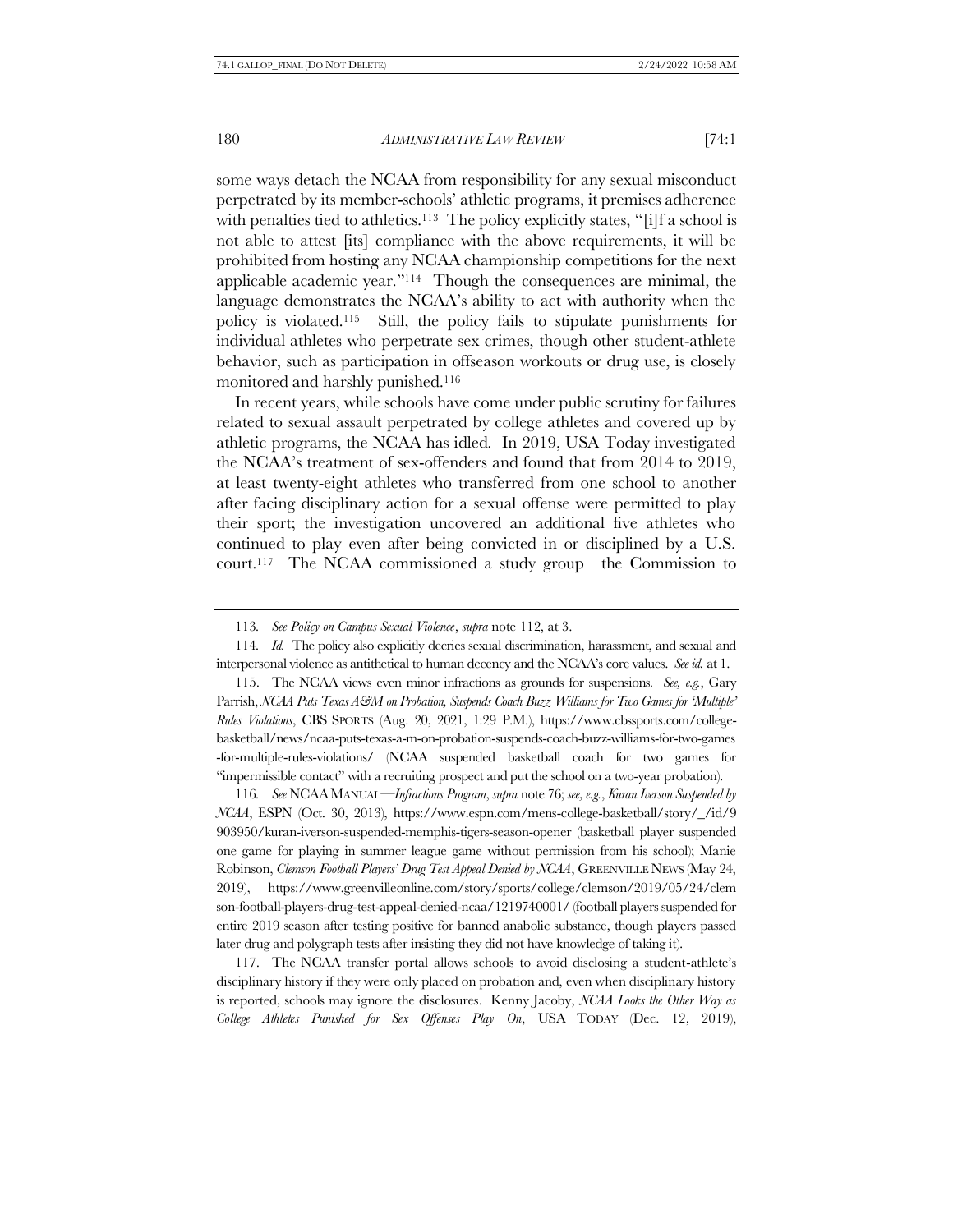Combat Campus Sexual Violence—and promptly disbanded it after it advocated for tying student-athlete eligibility to behavior.118 As recently as the summer of 2021, the NCAA waffled after finding Baylor University failed to report sexual assaults committed by its student-athletes in direct violation of the NCAA's reporting policy.119 President Emmert blamed the inaction on the NCAA's "very limited" authority to address such failures.<sup>120</sup>

The problems are not limited to student-athlete perpetrators. After investigating Michigan State University (MSU) for its role in allowing convicted sex-offender Larry Nassar continued access to girls and young women despite frightening reports of abuse, the NCAA found MSU did not violate NCAA rules.121 The NCAA's inability to govern sexual misconduct not only disadvantages the survivors, many of them athletes themselves, it also perpetuates harmful campus environments in which criminal offenses are trivialized at the expense of the survivors in order to preserve the status quo of athletic programs.<sup>122</sup>

The Department of Education plays an important role in addressing Title IX infractions. The OCR enforces Title IX and violations of it, including sex-based harassment and violence.<sup>123</sup> The schools and programs governed

https://www.usatoday.com/in-depth/news/investigations/2019/12/12/ncaa-looks-otherway-athletes-punished-sex-offenses-play/4360460002/ (the investigation was not exhaustive; five out of every six schools from which USA Today requested records declined to give them). For example, a student expelled from the University of South Florida (USF) for a violation of rules relating to "Non-Consensual Sexual Intercourse" under the USF Code of Conduct, and charged with several counts of felony sexual battery, false imprisonment, and misdemeanor battery, transferred and played football at the University of Tennessee. USA Today reported that his transcript contained a note of bad disciplinary standing due to his expulsion and that "[a] Google search also would have yielded alarming results." *Id.*

118*. Id.*

119. Joe Hernandez, *NCAA Won't Punish Baylor for Failing to Report Sexual Assault Claims Against Players*, NAT'L PUB. RADIO (Aug. 12, 2021), https://www.npr.org/2021/08/ 12/1027070133/ncaa-baylor-sexual-assault-claims-failure-to-report.

120*. See id.*; *see also* Wade Goodwyn, *Baylor Sanctioned by Big 12 After New Revelations About Sexual Assault Controversy*, NAT'L PUB. RADIO, (Feb, 8, 2017), https://www.npr.org/2017/02/0 8/514172776/baylor-sanctioned-by-big-12-after-new-revelations-about-football-team-contr overs (stating that Baylor previously fined \$7.5 million by its conference for its welldocumented lapses).

121. Cheyna Roth, *The NCAA Tells Michigan State No Rules Violated in Larry Nassar Scandal*, NAT'L PUB. RADIO (Aug. 30, 2018), https://www.npr.org/2018/08/30/643465851/thencaa-tells-michigan-state-no-rules-violated-in-larry-nassar-scandal.

122*. See* Kenny Jacoby, Nancy Armour & Jessica Luther, *LSU Mishandled Sexual Misconduct Complaints Against Students, Including Top Athletes*, USA TODAY, (Nov. 16, 2020), https://www. usatoday.com/in-depth/sports/ncaaf/2020/11/16/lsu-ignored-campus-sexual-assaultallegations-against-derrius-guice-drake-davis-other-students/6056388002/.

123*. OCR Enforcement*, *supra* not[e 108.](#page-18-1)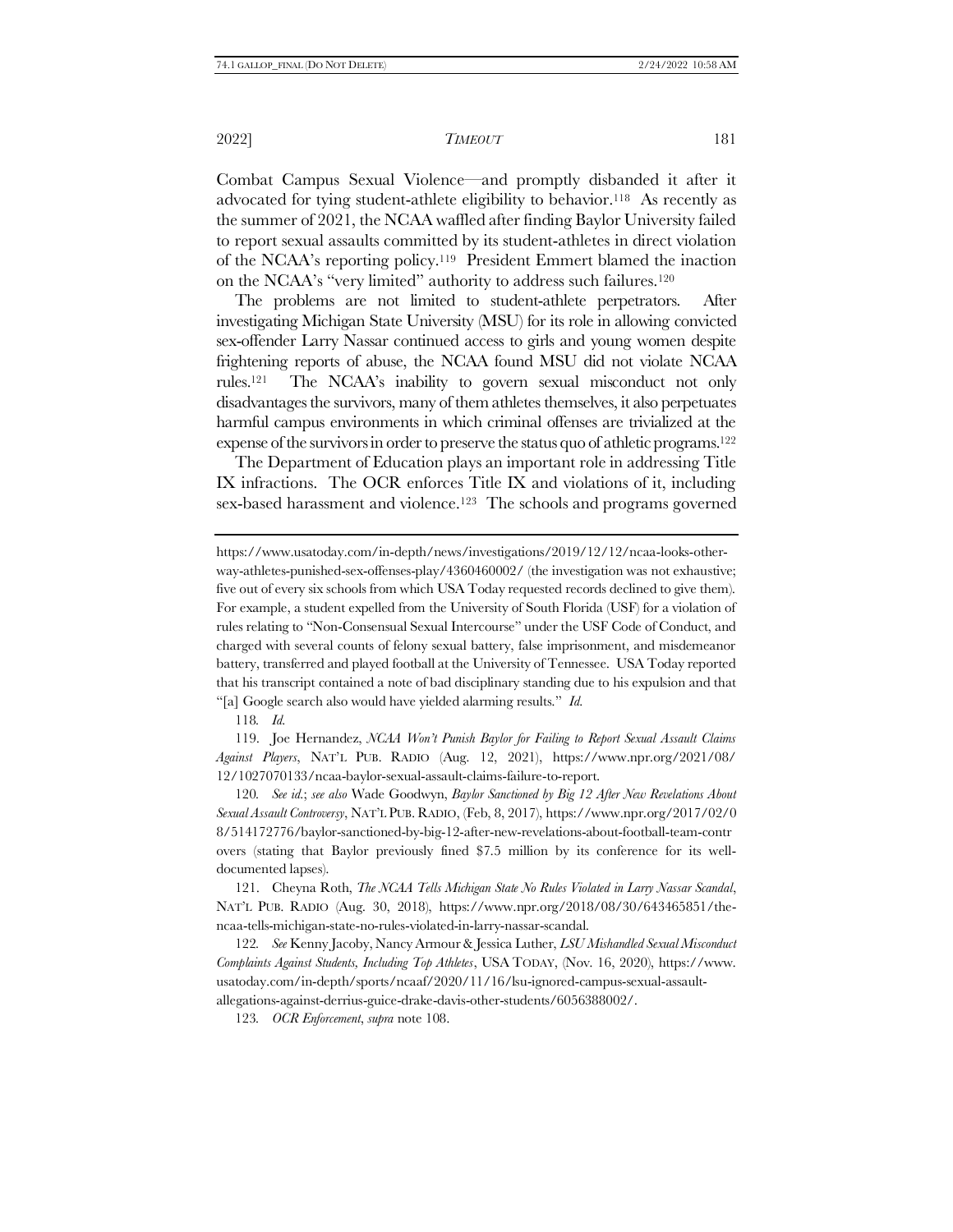by the NCAA are also subject to Title IX enforcement by the Department of

Education.124 Even though sexual misconduct occurs off the field, the prevalence of excused misconduct among student-athletes is necessarily intertwined with postsecondary education.

# <span id="page-21-1"></span><span id="page-21-0"></span>*C. Title VI and the NCAA's Shortcomings in Addressing Discrimination*

<span id="page-21-2"></span>While the NCAA has capitulated to outcry over its strict academic eligibility standards in the past, the changes come from within.125 No oversight exists to ensure that the NCAA maintains a fair academic eligibility standard, and any possible future claim against discrimination would be required to overcome rigid precedent.<sup>126</sup> The NCAA's academic eligibility standards rely heavily on the Scholastic Aptitude Test (SAT) and American College Testing (ACT), though they have become more lenient since the original standard (Proposition 48) was abandoned for a newer standard (Proposition 16).127 The current standard requires a student to demonstrate a combined score of a Core GPA calculated from sixteen mandatory pre-college courses and a minimum SAT or ACT score.128 A lower GPA can be made adequate if paired with a certain SAT or ACT score, and vice versa.<sup>129</sup>

126*. See* Cureton v. NCAA, 198 F.3d 107, 118 (3d Cir. 1999) (NCAA not bound by requirements of Title VI); *see also* Pryor v. NCAA, 288 F.3d 548, 560–61 (2002) (rejecting plaintiffs' "deliberate indifference" claim, but finding the NCAA considered race in adopting its eligibility standards). *Pryor* "set bad precedent for future Title VI challenges, not only by prospective student athletes, but by others similarly situated who may not be able to prove actual discriminatory animus . . . ." Habenicht, *supra* not[e 125,](#page-21-0) at 607. While the Third Circuit found the plaintiffs in *Pryor* appropriately stated a claim for which relief could be granted under Fed. R. Civ. P. 12(b)(6), the NCAA settled out of court, eliminating the possibility for greater clarity from the courts. *See* Phillip C. Blackman, *The NCAA's Academic Performance Program: Academic Reform or Academic Racism?*, 15 UCLAENT.L.REV. 225, 264 (2008).

127*. See* Kenneth L. Shropshire, *Colorblind Propositions: Race, the SAT, & the NCAA*, 8 STAN. L.&POL'Y REV. 141, 143 (1997). *See generally* NCAADIV.IMANUAL, art. 14.3 *Freshman Academic Requirements*, art. 14.3, NAT'L COLLEGIATE ATHLETIC ASSOC., [hereinafter NCAA MANUAL— *Academic Requirements*], https://web3.ncaa.org/lsdbi/reports/getReport/90008. The standards were first introduced to increase student-athlete graduation rates and to lend credence to the concept of the student-athlete and credibility to the NCAA. *See* Habenicht, *supra* note [125,](#page-21-0) at 557–59. It is worth noting that Black student-athlete graduation rates increased after the adoption of the eligibility standards; but the standards risk preventing some Black studentathletes from ever earning the opportunity to graduate. *See Pryor*, 288 F.3d at 556.

128*. See* NCAA Manual—*Academic Requirements*, *supra* not[e 127,](#page-21-1) at art. 14.3.1.1.3. 129*. See id.* 

<sup>124.</sup> 20 U.S.C. § 1681(a), (c).

<sup>125</sup>*. See* Andrew M. Habenicht, Comment, *Has the Shot Clock Expired? Pryor v. NCAA and the Premature Disposal of a "Deliberate Indifference" Discrimination Claim under Title VI of the Civil Rights Act of 1964*, 11 GEO. MASON L. REV. 551, 607 (2003).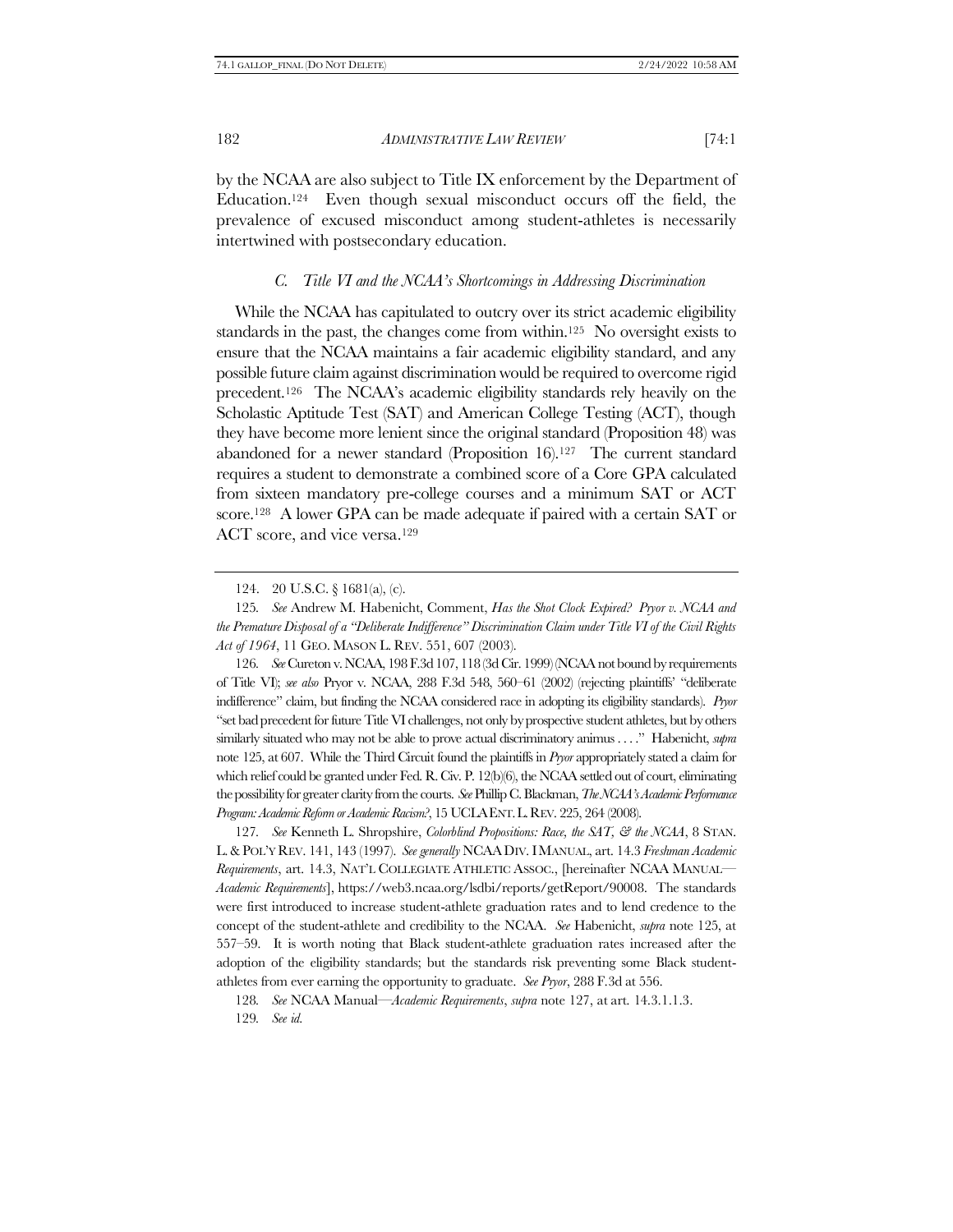<span id="page-22-0"></span>But the reliance on the SAT and ACT as academic qualifiers still disproportionately impacts socioeconomically disadvantaged studentathletes who did not have access to the same test-preparation opportunities or test-taking environments that other prospective students benefited from.<sup>130</sup> The impact is two-fold: not only might a student-athlete be precluded from an opportunity to compete in college athletics, the student-athlete is also precluded from qualifying for an athletic scholarship.131 In particular, these requirements risk disparately impacting racially diverse prospective studentathletes who may rely on athletics as an avenue for a college education and who perform well academically in college even if they did not have access to support systems that would have bolstered their success in standardized testing.132 Jurisprudential precedents limit student-athletes' ability to raise discrimination claims against the NCAA should new conflicts arise.<sup>133</sup>

Further, the NCAA's reliance on Academic Progress Rates, used to measure a team's academic success, can be used to exclude programs from postseason opportunities, and therefore revenue opportunities.134 This measurement disproportionately impacts Historically Black Colleges and Universities (HBCUs), which cannot support student-athletes to the extent that other schools with behemoth athletic programs do and often comprise the majority of programs banned from postseason play.<sup>135</sup>

130*. See* Abigail J. Hess, *Rich Students Get Better SAT Scores—Here's Why*, CNBC (Oct. 3, 2019), https://www.cnbc.com/2019/10/03/rich-students-get-better-sat-scores-heres-why.h tml; Ezekiel J. Dixon-Roman, Howard T. Everson & John J. McArdle, *Race, Poverty and SAT Scores: Modeling the Influences of Family Income on Black and White High School Students' SAT Performance*, 115 TCHRS. COLL. REC. 1, 22–24 (2013). While many institutions have made optional (or entirely eliminated) required standardized testing leading up to and in the wake of the COVID-19 pandemic, it is unclear how student-athletes will be impacted. If the NCAA moves in a similar direction, will it create a new academic eligibility standard on the basis of a grade or GPA alone? If so, would the GPA be calculated to consider circumstances beyond the reputation of the prospective student-athlete's high school or junior college? Ironically, the return to a grade-based academic standard may set the NCAA back and further preclude some student-athletes from athletic scholarships and academic opportunities. The possible fallout must be further analyzed.

131*. See* NCAA MANUAL—*Academic Requirements*, *supra* note [127,](#page-21-1) at art. 14.3.2.1.1.

132*. See* Shropshire, *supra* note [127,](#page-21-1) at 148–49 (noting that "victims" of Proposition 48 "were in good academic standing once given the opportunity to succeed"); *see also* NCAA MANUAL—*Academic Requirements*, *supra* not[e 127,](#page-21-1) at art. 14.3; Hess, *supra* not[e 130.](#page-22-0)

133*. See* 42 U.S.C. § 2000d (Title VI of the Civil Rights Act); *see also* Cureton v. NCAA, 198 F.3d 107, 118 (3d Cir. 1999).

134*. See* Blackman, *supra* not[e 126,](#page-21-2) at 242–43.

135. Louisiana State University (LSU), University of Alabama, and University of Texas at Austin spend hundreds of thousands of dollars on their student-athletes; far outspending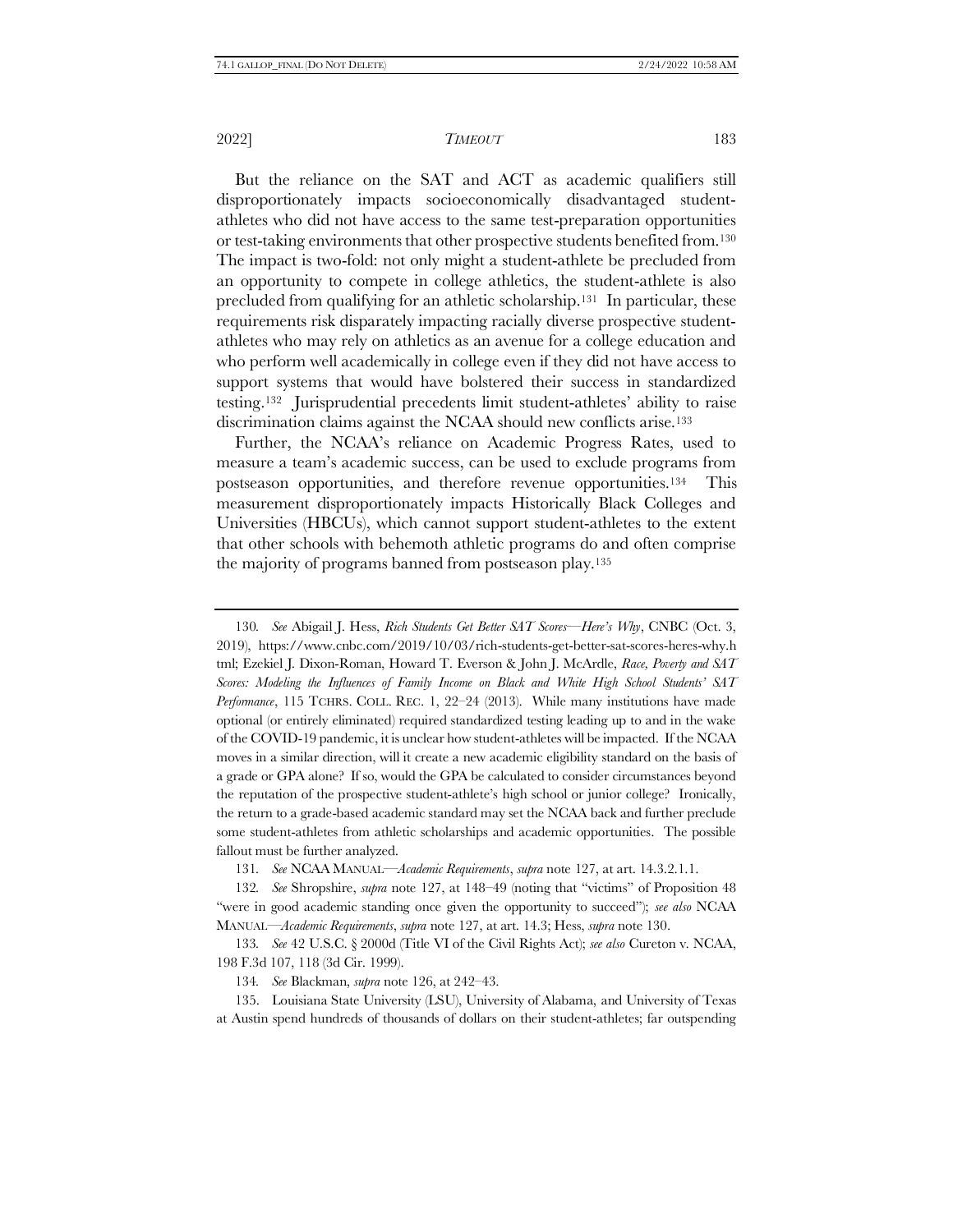<span id="page-23-0"></span>On another level, the NCAA's reliance on Black student-athletes has helped to make it the billion-dollar enterprise it is today; a significant percentage of student-athletes who participate in the two biggest revenuedriving sports, football and men's basketball, are Black.136 Broadly speaking, access to NIL-related benefits would appear to open the door for the many Black student-athletes who have been crucial to the financial successes of the NCAA.137 But obstacles remain, especially within sports that are underserved by the NCAA or are considered nonrevenue.

For example, the NCAA has inhibited women's basketball, a sport in which Black student-athletes comprise forty-six percent of the players, from generating greater revenue.138 To ensure Black student-athletes participating in these tournaments benefit from NIL implementation, the existing barriers to financial success must be investigated and removed; such changes require intense oversight. Further, the increasing trend of eliminating "nonrevenue" sports, such as outdoor track, has disproportionately impacted Black studentathletes.139 If the NCAA is unable to protect the interests of *all* sports, Black

nearby Historically Black Colleges and Universities (HBCUs). Derrick Z. Jackson, *NCAA Must Stop Perpetuating Academic and Financial Disparities for HBCUs*, THE UNDEFEATED (May 27, 2020), https://theundefeated.com/features/ncaa-must-stop-perpetuating-academic-and-financialdisparities-for-hbcus/. For example, the University of Alabama lists sixteen "academics" staff members in the athletic department, including three "learning specialists" (one for every thirty-five student-athletes). Staff Directory, University of Alabama Athletics, https://rolltide.com/staff-directory (last visited Feb. 19, 2022). Alabama Agricultural & Mechanical University (Alabama A&M), an HBCU, lists three staffers in the "Academic Enhancement Center" of its athletic department (one for every 156 student-athletes). Staff Directory, Alabama A&M Athletic Department, https://aamusports.com/staff-directory (last visited Feb. 19, 2022); *Equity in Athletics Data Analysis*, DEP'T OF EDUC., https://ope.ed.gov /athletics/#/institution/search.

136. Forty-eight percent of football players and fifty-six percent of men's basketball players are Black. *NCAA Demographics Database*, https://www.ncaa.org/about/resources /research/ncaa-demographics-database (last visited Feb. 19, 2022) [hereinafter *Demographics Database*] (Division I football and men's basketball); *see also* Faith Karimi, *What the NCAA Ruling Really Means for Student Athletes*, CNN (June 23, 2021), https://edition.cnn.com/2021 /06/23/us/ncaa-supreme-court-ruling-explainer-trnd/index.html.

137. "College-athletes—especially black athletes, who are disproportionately represented in revenue-generating sports—are a massive source of revenue for colleges and media companies, yet they aren't allowed to share in the enormous value they create[.]" Rohan Nadkarni, *Study: NCAA 'Robs Predominantly Black Athletes' of Opportunity to Build Generational Wealth*, SPORTS ILLUSTRATED (Jul. 31, 2020), https://www.si.com/college/2020/07/ 31/ncaa-athlete-compensation-cost-revenue-study (quoting Sen. Cory Booker).

138*. See Demographics Database*, *supra* not[e 136](#page-23-0) (Division I women's basketball); *see also supra*Par[t III.](#page-15-0)

139. Twenty-six percent of men's and women's outdoor track athletes are Black. *See Demographics Database*, *supra* not[e 136.](#page-23-0)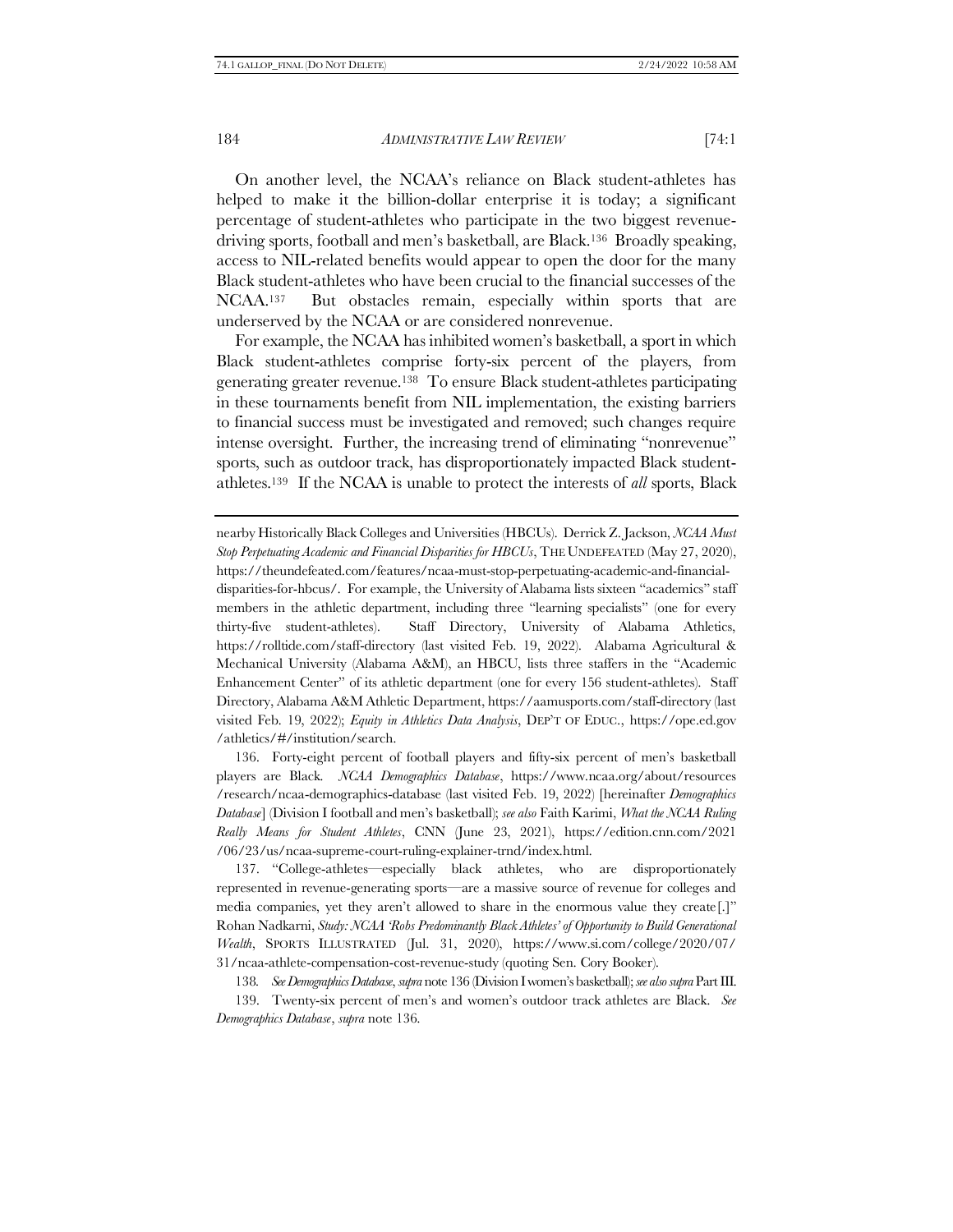athletes participating in the so-called "nonrevenue" sports risk losing out on the benefits of NIL implementation, or worse, the educational opportunities borne out of athletic excellence.<sup>140</sup>

Issues related to discrimination within the NCAA are closely tied to the educational experiences of student-athletes. The Department of Education, through the OCR, has the capacity to enforce Title VI compliance and ensure the NCAA's implementation of NIL and other academic policies do not shortchange racially diverse student-athletes. 141

# *D. The NCAA's Role in Student-Athlete Educational Lapses*

The NCAA *does not* have a duty to ensure that its student-athletes receive an education while playing their sports at NCAA member-schools, yet its student-athletes' athletic experiences are entirely tied to their educational experiences.142 As much is apparent in the NCAA's definition of amateurism, as well as its extensive rules for academic eligibility.143 The contradiction resulted in scandalous headlines when it became apparent that the University of North Carolina (UNC) pushed its student-athletes into "paper classes" to maintain GPAs and thereby remain eligible to compete in NCAA-run activities.144 The NCAA did not punish UNC for its behavior, even though the behavior certainly appeared to violate the NCAA's codes of ethical conduct.145 The scandal also highlighted the seemingly dichotomous

141*. Regulations Enforced by the Office for Civil Rights*, DEP'T OF EDUC., https://www2.ed.gov/policy/rights/reg/ocr/index.html.

142. Student-athletes at the University of North Carolina (UNC) sued the NCAA, arguing that it "'voluntarily assumed a duty to protect the education and educational opportunities of student-athletes . . . participating in NCAA-sponsored athletic programs at NCAA member institutions.' Specifically, they claim[ed] 'the NCAA had a duty . . . to institute, supervise, regulate, monitor, and provide adequate mechanisms to safeguard the education and educational opportunities of student-athletes at NCAA member schools—and to detect and prevent the provision of academically unsound courses to student-athletes.'" McCants v. NCAA, 201 F. Supp. 3d 732, 738 (M.D.N.C. 2016). The court disagreed with the plaintiffs and ruled for the NCAA. *Id.*

143. NCAA MANUAL—*Amateurism*, *supra* note [90.](#page-14-0)

144. Jon Solomon, *UNC Investigation: Athletes Pushed into Fake Classes by Counselors*, CBS, (Oct. 22, 2014), https://www.cbssports.com/college-football/news/unc-investigationathletes-pushed-into-fake-classes-by-counselors/.

145. Marc Tracy, *NCAA: North Carolina Will Not Be Punished for Academic Scandal*, N.Y.

<sup>140.</sup> Daniel Petty, *Amid Athletic Department Shortfalls, Men's College Running Programs Get the Axe*, RUNNER'S WORLD (Nov. 11, 2020), https://www.runnersworld.com/news/a34619 452/mens-college-running-programs-get-the-axe/ (remarking on the increasing number of schools canceling track and field programs to shore up revenue, particularly in the aftermath of the COVID-19 pandemic).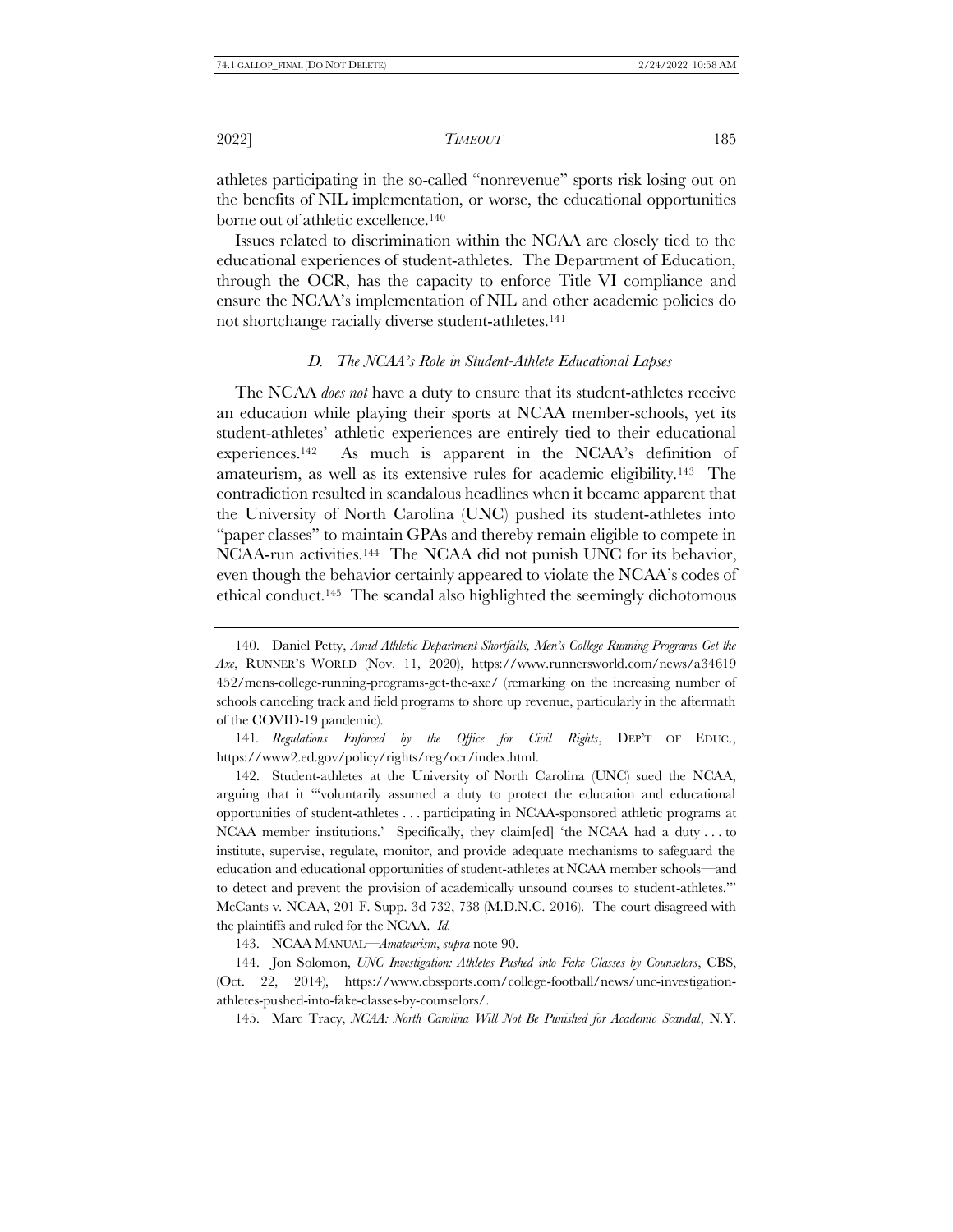emphasis on both athletics and academics, as the rigor of some athletic programs can interfere with the ability of student-athletes to dedicate adequate attention to their academic endeavors.<sup>146</sup>

The NCAA has the power to withhold athletic eligibility of students who violate certain codes of conduct; it has the ability to suspend entire programs for the same.147 The NCAA is simply not the NCAA without universities and colleges: even if the NCAA may only govern collegiate athletic conferences and tournaments, athletic participation in those events ties into academic activities that take place beyond the fields, the courts, the pools, or the mats. Hardly anything could be more within the purview of the Department of Education than education itself. The Department has unique knowledge of education standards and issues and an interest in preserving the integrity of education.

# IV. RECOMMENDATION

# <span id="page-25-0"></span>*A. Legislative Proposals Miss the Mark*

As has been stated, the issues facing the NCAA extend beyond student-athlete compensation. As a result, a limited approach to NIL guarantees that the same issues that have plagued student-athletes will persist, and student-athletes will still be required to raise their issues with the NCAA or turn to the courts for relief. Congress must enact legislation that deals comprehensively with the NCAA's activities.

The current emphasis on FTC oversight is problematic. The FTC is authorized to investigate and enforce penalties for violations involving unfair trade practices.148 At first glance, the FTC appears to be the appropriate regulatory authority because it deals in anticompetitive practices, and NCAA issues are often litigated on the basis of antitrust theories.149 But even if Congress continues to only focus on NIL, the aforementioned issues with equal access to exposure suggest the FTC is ill-equipped to handle the plethora of problems posed by NIL implementation.<sup>150</sup>

TIMES (Oct. 13, 2017), https://www.nytimes.com/2017/10/13/sports/unc-north-carolinancaa.html; NCAA MANUAL—*Academic Standards*, *supra* note [91.](#page-14-1)

<sup>146</sup>*. See* Dennis Dodd, *Pac-12 Study Reveals Athletes 'Too Exhausted to Study Effectively'*, CBS SPORTS (Apr. 21, 2015, 5:05 AM), https://www.cbssports.com/college-football/news/pac-12-study-reveals-athletes-too-exhausted-to-study-effectively/.

<sup>147</sup>*. Enforcement: Division I Internal Operating Procedures*, NCAA, https://ncaaorg.s3.amazonaws.c om/enforcement/D1Enf\_EnforceIOP.pdf; NCAAMANUAL—*Infractions Program*, *supra* note [76.](#page-11-0)

<sup>148.</sup> *See* 15 U.S.C § 41; *see also* Sherman Act, 15 U.S.C. §§ 1–7; Clayton Act, 15 U.S.C. § 12–27.

<sup>149</sup>*. See* 15 U.S.C. § 41. As some legislative proposals reveal, violations will be treated as "unfair and deceptive act[s]" subject to FTC enforcement. *See, e.g.*, H.R. 8382 116th Cong. (2020).

<sup>150.</sup> *See supra* Part [III.;](#page-15-0) *see also Enforcement*, FED. TRADE COMM'N, https://www.ft c.gov/enforcement (last visited Feb. 19, 2022).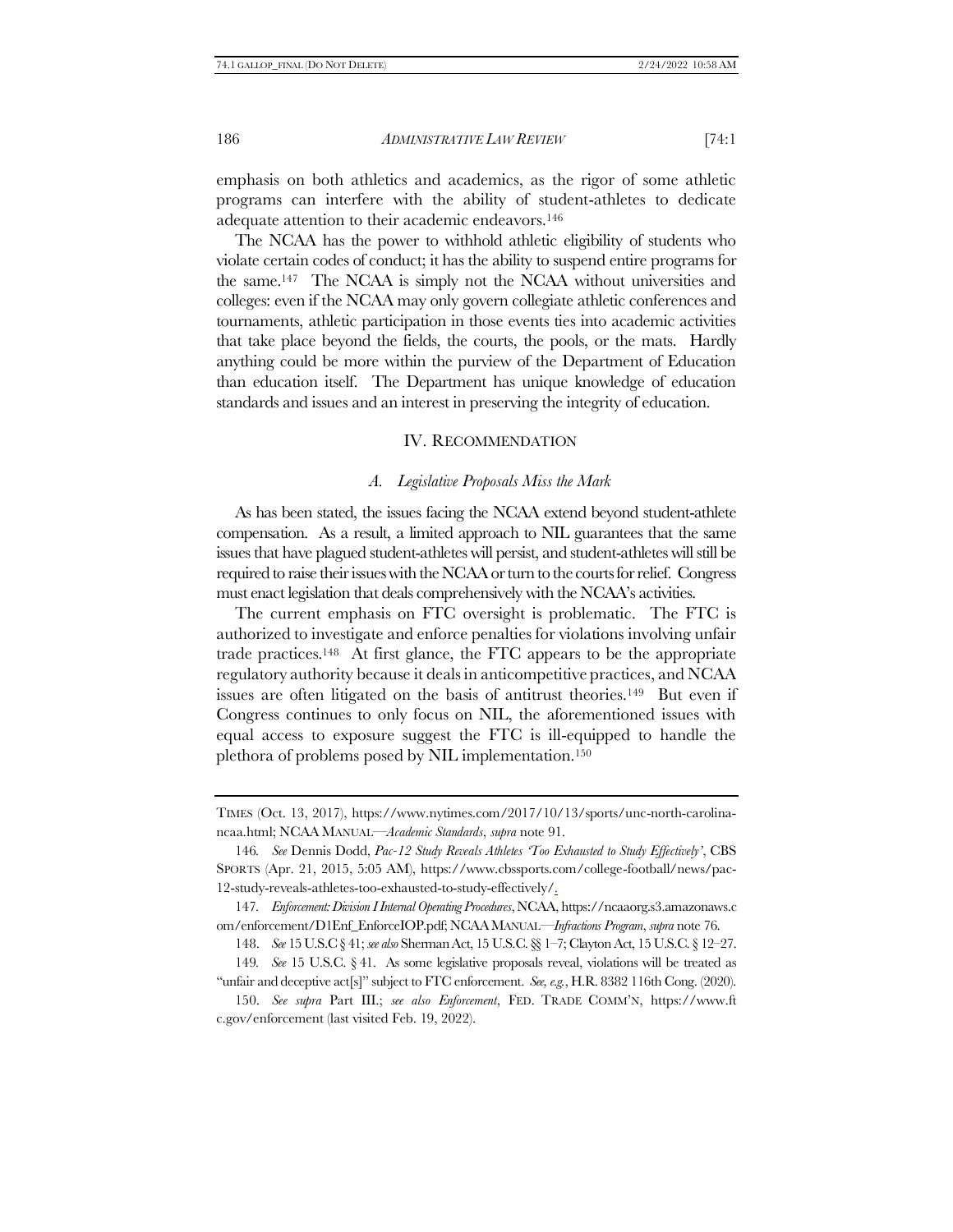The FTC is tasked with protecting consumers, not student-athletes.<sup>151</sup> Although a legislative mandate may very well encompass the protection of student-athletes, the FTC's inexperience in dealing with the complicated relationships among student-athletes, the NCAA, and institutions of higher education poses a problem. Further, the FTC would only be given enforcement power to oversee violations of NIL laws, making it entirely prescriptive rather than active.152 Congress should use its legislative power and the benefit of momentum not to create a student-athlete bill of rights but to overhaul regulatory oversight of the NCAA. In exercising its delegatory authority, Congress should amend the Department of Education Organization Act to extend regulatory oversight to reach intercollegiate athletics.

The Department of Education is best equipped to oversee the operations of the NCAA because its offices are experienced in dealing with issues involving postsecondary education.153 The Department, with its OCR, understands the importance of securing equal opportunities for *all* student-athletes—it may hold the NCAA accountable for its unequal treatment of women's programs while also helping the NCAA to ensure NIL laws benefit more than just the "revenue" sports.154 Moreover, the NCAA has demonstrated shortcomings in areas beyond student-athlete compensation. While NIL has seized the spotlight, with comprehensive change, other issues may finally be meaningfully addressed.<sup>155</sup>

# *B. The Department of Education and a New Way Forward*

The NCAA is not all bad.156 In many ways, it is well-equipped to handle the unique problems confronting it; however, it is clear it requires some

156. While the Department is susceptible to policy changes resulting from changing administrations, the NCAA has a greater ability to promote a policy and stand by it. For example, the NCAA demonstrated a strong commitment to LGBTQ+ rights by pulling seven championship tournaments from North Carolina after the state enacted a law discriminating against transgender people, while the Department has flipped back and forth on its policy. *See* Elisha Fieldstadt & Associated Press, *NCAA Pulls Seven Championships Out of North Carolina Over HB2* (Sep. 13, 2016), ht tps://www.nbcnews.com/feature/nbc-out/ncaa-pulls-seven-championships-out-north-carolinaover-hb2-n647386; Dear Colleague Letter, DEP'T OF EDUC.& DOJ (Feb. 22, 2017) https://www 2.ed.gov/about/offices/list/ocr/letters/colleague-201702-title-ix.pdf; *U.S. Department of Education Confirms Title IX Protects Students from Discrimination Based on Sexual Orientation and Gender Identity*, DEP'T OF EDUC. (June 16, 2021), https://www.ed.gov/news/press-releases/us-department-educationconfirms-title-ix-protects-students-discrimination-based-sexual-orientation-and-gender-identity.

<sup>151</sup>*. See Enforcement*, *supra* note [150.](#page-25-0)

<sup>152</sup>*. See, e.g.*, H.R. 8382.

<sup>153</sup>*. See supra* Part I[I.A.](#page-10-0) (describing the role of the Department).

<sup>154</sup>*. See id.*

<sup>155</sup>*. See supra* Par[t III.](#page-15-0) (outlining issues ancillary to but intertwined with intercollegiate athletics).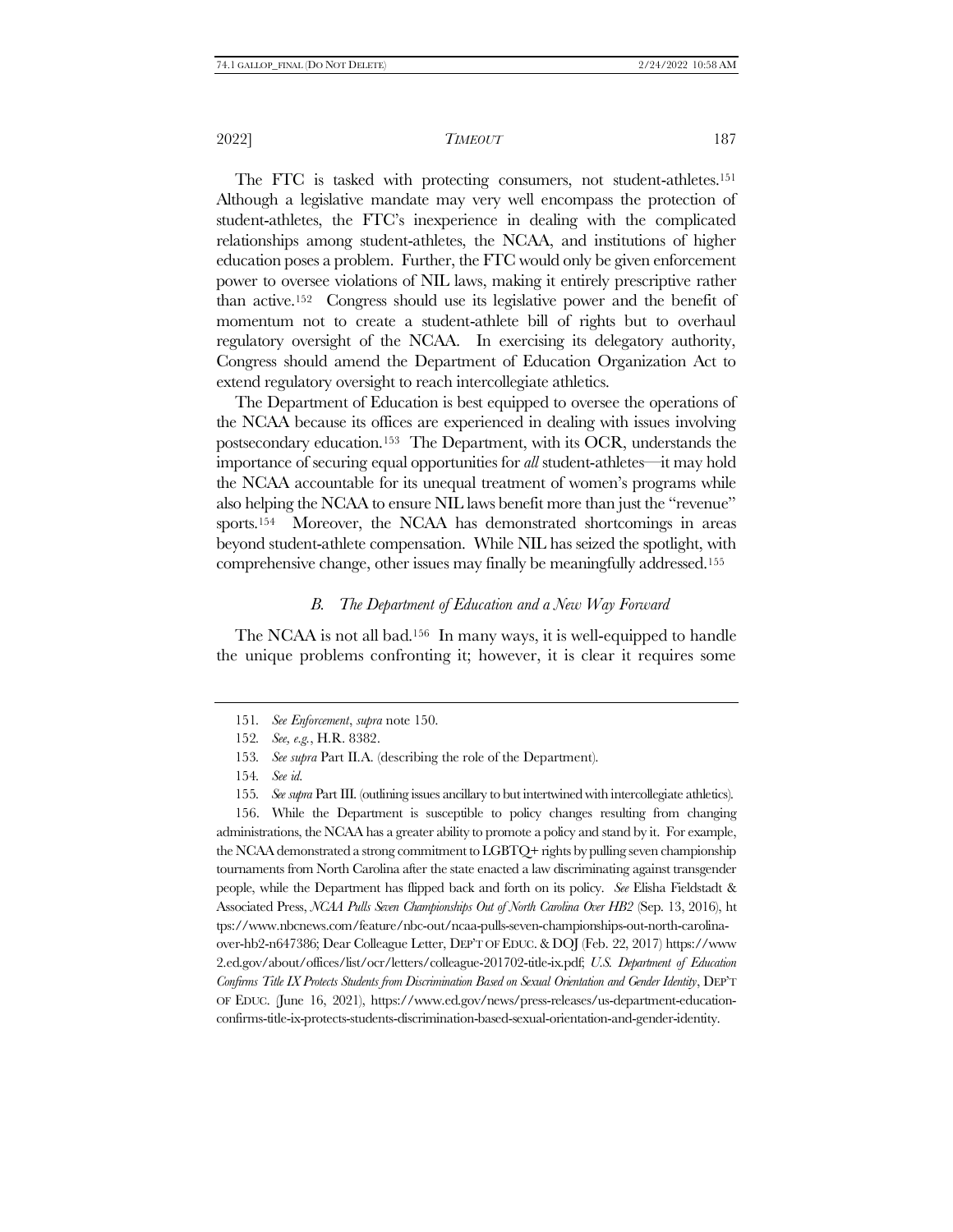oversight. While turning the NCAA into some sort of SRO presents a compelling option, the NCAA should not be adopted as an SRO for reasons exemplified by FINRA.<sup>157</sup> Not only are there many shortcomings with FINRA's status that indicate the NCAA's status as an SRO would be impractical, but FINRA arose specifically as an answer to issues with regulation in the financial industry, and the NCAA has developed far beyond that point.<sup>158</sup>

It is the NCAA's relationship to colleges and universities that makes the Department of Education a more appropriate regulatory agency than, for example, the FTC. In part, this stems from the NCAA's time-honored argument that it serves as the arbiter of amateur sports—a precious commodity that requires NCAA governance.159 NCAA bylaws mandate that the college athlete experience is distinctly not commercial and provides students with the opportunity to pursue hobbies (athletics) while they study.160 The concept of amateurism, however farcical, emphasizes that a university or college educational experience is inextricably linked to college athletics—sports are a mere "avocation."161 As President Emmert recently told legislators, "[w]e are proud of the role that college sports have played in creating opportunities for our nation's studentathletes, especially those who might not otherwise have had the opportunity to pursue higher education."162 Further, the issues that consistently plague the NCAA are beyond the scope of antitrust law and the capacity of the FTC because although antitrust law considers social welfare as a procompetitive justification, it prefers to ignore social consequences of anticompetitive practices, judging the activity solely by whether it creates a competitive harm.<sup>163</sup>

162*. See* Emmert Test., *supra* note [2.](#page-1-0)

163*. See, e.g.*, United States v. Brown Univ*.*, 5 F.3d 658, 668–69 (3d Cir. 1993) (citing Nat'l Soc'y of Pro. Eng'rs v. United States, 435 U.S. 679, 695 (1978)) (detailing that social

<sup>157.</sup> An SRO is a "Self-Regulatory Organization." *See supra* Part I[I.B.](#page-11-1)

<sup>158.</sup> The NCAA morphed into the organization it is today after undergoing a considerable transformation over the course of several decades that began in the early 1900s. By the 1950s, the NCAA had solidified its position as an enforcer. Rodney K. Smith, *A Brief History of the National Collegiate Athletic Association's Role in Regulating Intercollegiate Athletics*, 11 MARQ.SPORTS L.REV. 9, 15 (2000).

<sup>159</sup>*. See* Meyer & Zimbalist, *supra* not[e 90,](#page-14-0) at 311.

<sup>160</sup>*. See* NCAA MANUAL—*Amateurism*, *supra* not[e 90.](#page-14-0)

<sup>161.</sup> Some commentators posit that "[t]he NCAA purposely created the term 'studentathlete' as propaganda" to reinforce the concept of amateurism. *Id. See* Robert A. McCormick & Amy Christian McCormick, *The Myth of the Student-Athlete: The College Athlete as Employee*, 81 WASH. L. REV. 71, 74, 86 (2006). An avocation is "a subordinate occupation pursued in addition to one's vocation especially for enjoyment: HOBBY." MERRIAM-WEBSTER DICTIONARY, https://www.merriam-webster.com/dictionary/avocation (last visited Feb. 19, 2022); *see also* NCAA MANUAL—*Amateurism*, *supra* not[e 90.](#page-14-0)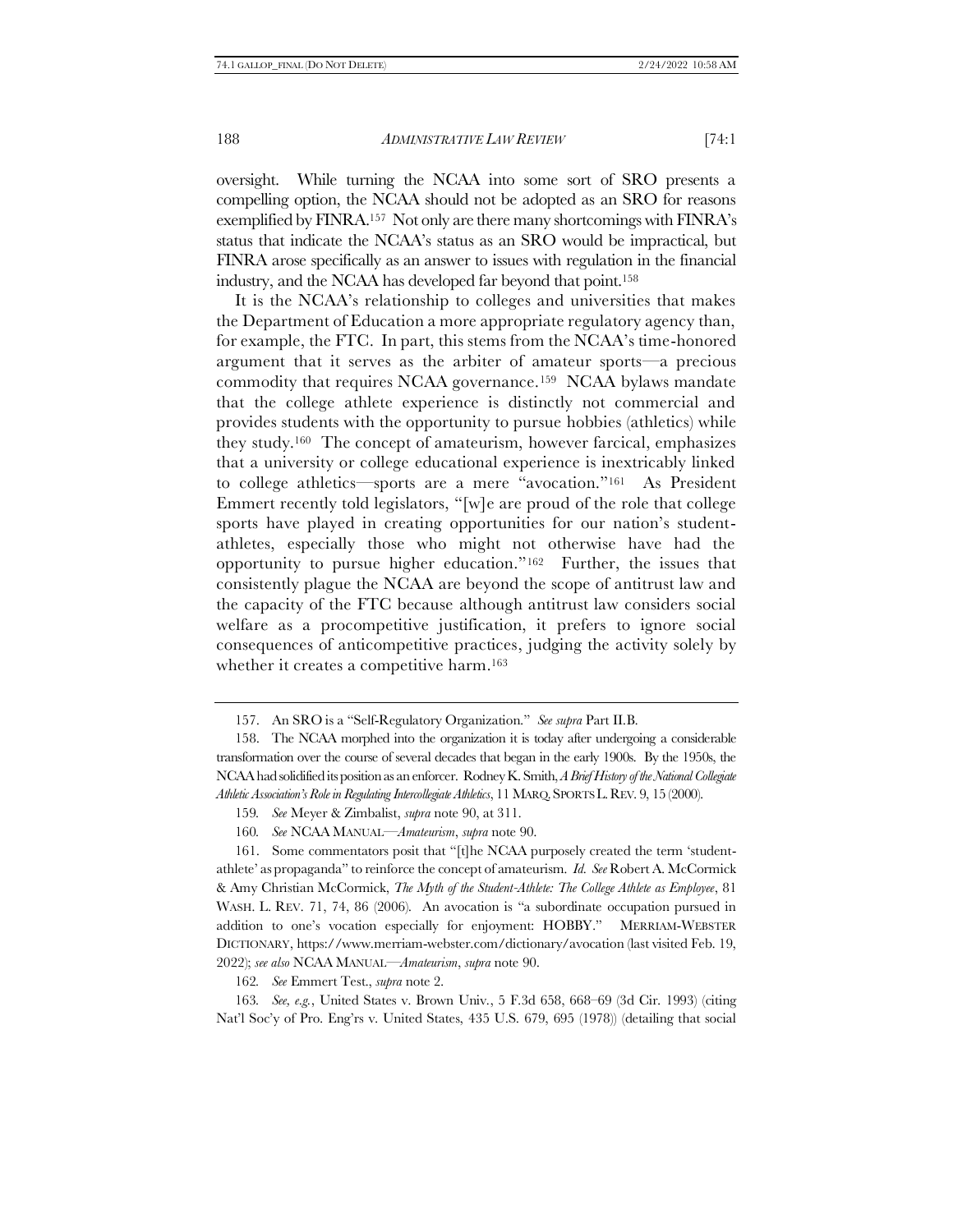Congress should extend the authority of the Assistant Secretary for Postsecondary Education and create a subsidiary office within it to reach intercollegiate athletic competition. The office should then be given the authority to work alongside the NCAA, rather than to overhaul it entirely, to ensure that issues such as the equal application of NIL laws and issues regarding sexual and interpersonal violence, discrimination, education, and other issues impacting postsecondary institutions are properly addressed.<sup>164</sup> This could be done through frequent audits of NCAA enforcement actions and other reports to the Department on the aforementioned issues. Congress should also still implement one of the commission-like entities, such as those suggested in some current congressional proposals and merely house it under the Department of Education.165 In that way, NIL violations could be addressed more immediately than they would be through court actions. The NCAA serves as a voice for its member institutions; the Department should serve as a safeguard for student-athletes.<sup>166</sup>

# **CONCLUSION**

The NCAA is a private, nonprofit organization whose mission is undeniably inseparable from higher education. While the courts historically served as the sole reviewer of many of the NCAA's actions and policies, interest in NIL laws has sparked a legislative movement. But recent legislative proposals to implement NIL fall short of legitimately holding the

165. Some current congressional proposals create distinct oversight entities governed by a diverse board of experts to oversee NIL regulatory issues. The proposed quasi-governmental entities are not specifically overseen by any federal agency. *See, e.g.*, S. 5003, 116th Cong. (2020) (creating a self-regulatory, nonprofit "entity"); H.R. 9033, 116th Cong. (2020) (creating a federally chartered "Commission").

welfare arguments may factor into a defendant's procompetitive justifications but cannot alone justify anticompetitive conduct); *see also* Gabe Feldman, *A Modest Proposal for Taming the Antitrust Beast*, 41 PEPP. L. REV. 249, 257–58 (2014) (arguing that "the Rule of Reason is simply not . . . designed to balance social welfare with economic effects.").

<sup>164.</sup> There are shortcomings in the Department's capacity to oversee these issues. For example, under Secretary Betsy DeVos, the Office of Civil Rights "facilitated a confidential deal between [an alleged sex offender's] mother and the [school], in which [the school] agreed to change the athlete's transcript to remove reference to the sexual assaults." Kenny Jacoby, *A Football Star was Expelled for Rape Twice. A Secret Deal Scrubbed it from His Transcript*, USATODAY (Dec. 12, 2021), https://www.usatoday.com/in-depth/news/investigations/2019/12/12/ oregon-ducks-player-accused-rape-plays-different-ncaa-school/4366387002 (noting that the Department insisted it merely acted as a neutral facilitator).

<sup>166.</sup> The NCAA Board of Governors consists of twenty-five members representing various conferences. *Board of Governors*, NCAA.ORG, http://web1.ncaa.org/committees/com mittees\_roster.jsp?CommitteeName=EXEC, (last visited Feb. 19, 2022).